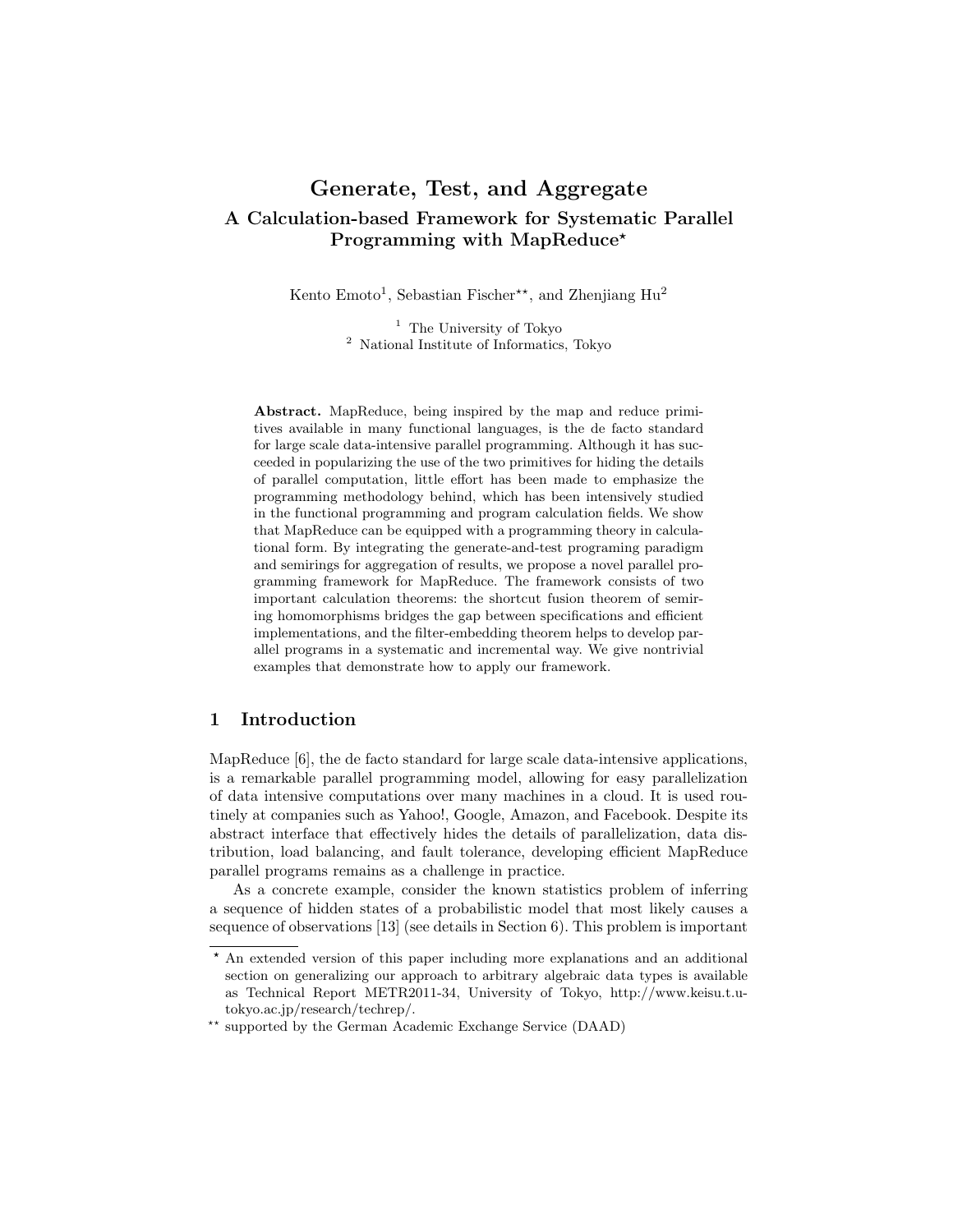in natural language processing and error code correction, but it is far from easy for one to come up with an efficient MapReduce program to solve it. The problem becomes more difficult, if we would like to find the most likely sequence with additional requirements such that the sequence should contain a specific state exactly five times, or that the sequence should not contain a specific state anywhere after another. The main difficulty in programming with MapReduce is that nontrivial problems are usually not in a simple divide-and-conquer form that can be easily mapped to MapReduce without producing an exponential number of intermediate candidates. Moreover, the inputs may not just form a simple set of elements as in MapReduce; rather they are often structured as lists.

The MapReduce framework was inspired by the map and reduce (fold) primitives available in many functional languages. Although it has successfully popularized the use of these two primitives for hiding the details of parallel computation, little effort has been made to emphasize the programming methodology behind, which has been intensively studied in functional programming and program calculation [1, 3, 8, 14, 22]. This lack of programming methodology for MapReduce has led to publication of too many papers about MapReduce applications [18], each addressing a solution to one specific problem, even if quite a lot of problems follow a common pattern and can be solved generally.

To remedy this situation, we will show that MapReduce can be equipped with a programming theory in calculational form [3, 15, 24], which can be applied to give efficient solutions to a wide class of problems. For illustration, we consider a general class of problems which can be specified in the following generate-testand-aggregate (GTA for short) form (here,  $\circ$  denotes function composition):

### $aq\bar{q} \neq 0$  test  $\circ$  generate

Problems that match this specification can be solved by first generating possible solution candidates, then keeping those candidates that pass a test of a certain condition, and finally selecting a valid solution or making a summary of valid solutions with an aggregating computation. For example, the above statistics problem may be informally specified by generating all possible sequences of state transitions, keeping those that satisfy a certain condition, and selecting one that maximizes the products of probabilities (see Section 6).

Like other programming theories in calculational form [15, 24], the big challenges in the development of our calculation theory are to decide a structured form such that any program in this form is guaranteed to be efficiently parallelized, and to show how a specification can be systematically mapped to the structured form. To this end, we refine the specification with constraints on each of its components.

- The generator should be parallelizable in a divide-and-conquer manner and polymorphic over semiring structures, guaranteeing that the final program can be coded with MapReduce efficiently.
- The condition for the test should be defined structurally in terms of a list homomorphism.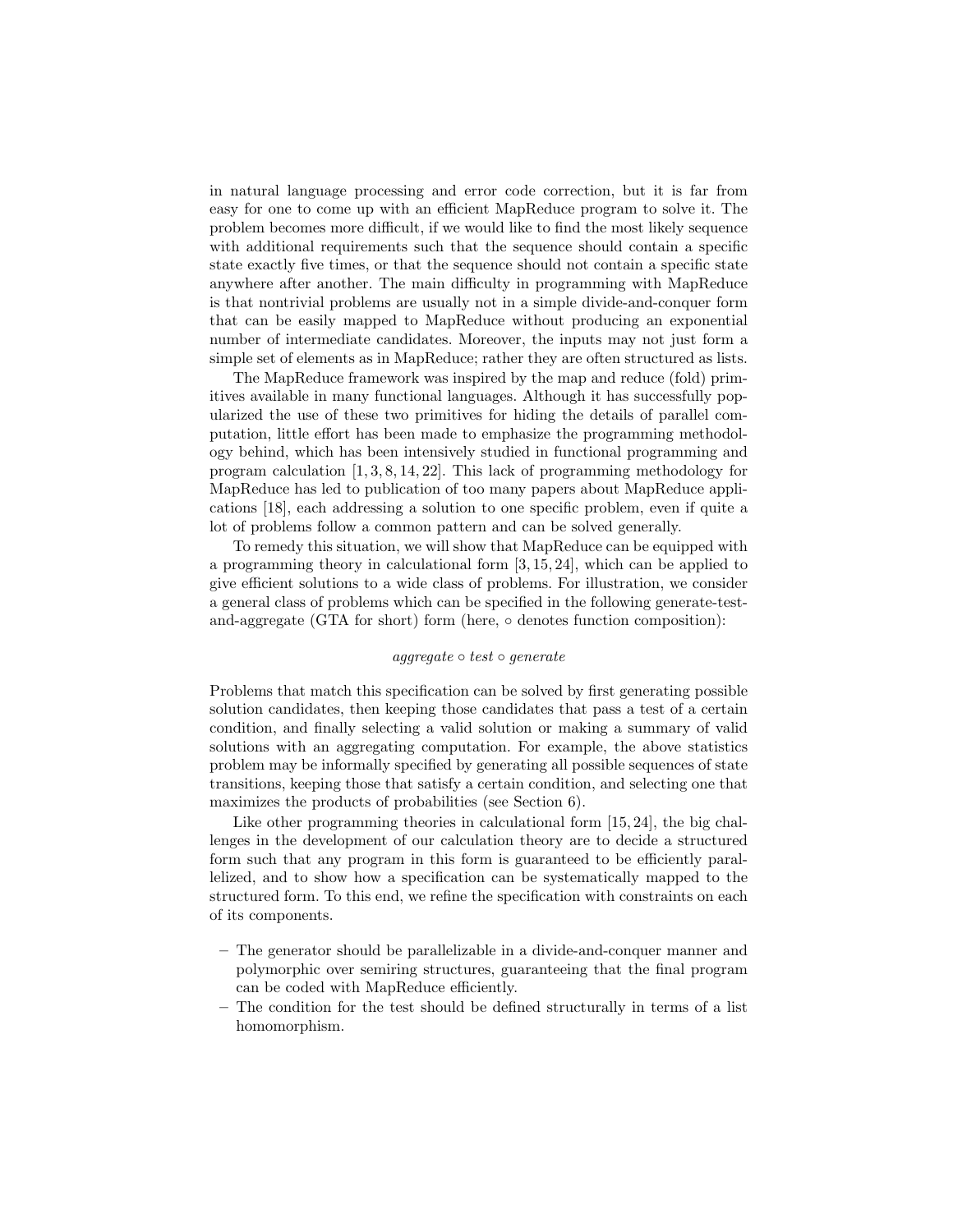– The aggregator should be a semiring computation (semiring homomorphism), guaranteeing that the aggregating computation is structured in a way that matches with the generator.

These constraints, as will be seen later, can be satisfied for practical problems such as the statistics problem mentioned above. An interesting result of this paper is that any specification that satisfies these constraints can be automatically mapped to an efficient parallel program in, but not limited to, MapReduce.

In this paper, by integrating the generate-and-test programing paradigm and semirings for result aggregation, we propose a novel parallel programming framework that is centered on two calculation theorems, the *semiring fusion theorem* and the *filter embedding theorem*. These two calculation theorems play an important role for the systematic development of efficient parallel programs in MapReduce for a problem that is specified by a semiring-polymorphic generator, a test with a homomorphic predicate, and a semiring homomorphism as aggregator. Our main technical contributions can be summarized as follows.

- We propose a new formalization of GTA problems in the context of parallel computation based on the semiring fusion theorem. We show how a generator can be specified as a list homomorphism polymorphic over semirings, an aggregator can be specified as a semiring homomorphism, and fusion of their composition can be done for free and results in an efficient homomorphism parallelizable by MapReduce.
- We propose a new systematic and incremental development of parallel programs for more complicated GTA problems based on the filter embedding theorem. The filter-embedding theorem allows a semiring homomorphism to absorb preceding tests yielding a new semiring homomorphism. We give nontrivial examples that demonstrate how to apply our framework.

The rest of the paper is organized as follows. We start with background on lists, monoids, homomorphisms, and MapReduce in Section 2. Then, after exemplifying our approach to specify parallel programs by means of the knapsack problem in Section 3, we focus on two important calculation theorems, the shortcut fusion theorem for semiring homomorphisms in Section 4, and the filter embedding theorem in Section 5. We discuss a more complex application in Section 6. Finally, we discuss related work in Section 7 and conclude in Section 8.

# 2 Background: Lists, Monoids and MapReduce

The notation in this paper is reminiscent of Haskell [2]. Function application is denoted by a space and the argument may be written without brackets, so that  $(f \, a)$  means  $f(a)$  in ordinary notation. Functions are curried: they always take one argument and return a function or a value, and the function application associates to the left and binds more strongly than any other operator, so that f a b means (f a) b and f a⊗b means (f a)⊗b. Function composition is denoted by  $\circ$ , and  $(f \circ g)$   $x = f(gx)$  according to its definition. Binary operators can be used as functions by sectioning as follows:  $a \oplus b = (a \oplus b) \oplus b = (a \oplus b) \oplus a \oplus b$ .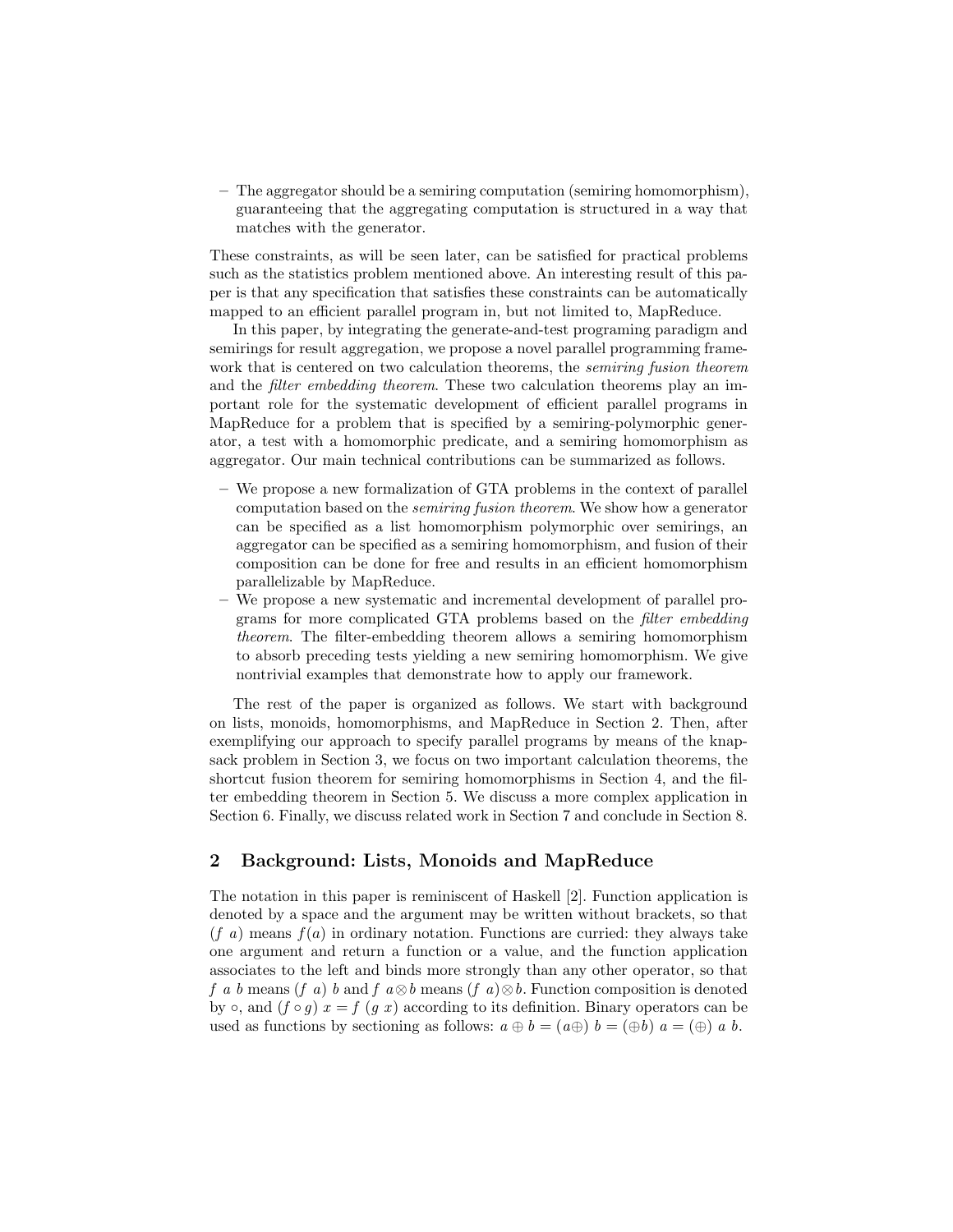#### 2.1 Lists, Monoids, and Homomorphisms

Lists are finite sequences of values of the same type. A list is either empty, a singleton, or the concatenation of two other lists. We write  $[]$  for the empty list, [x] for the singleton list with element x, and  $xs + ys$  for the concatenation of two lists xs and ys. For example, the term  $[1] + [2] + [3]$  denotes a list with three elements, often abbreviated as  $[1, 2, 3]$ . We write  $[A]$  for the type of lists with elements of type A.

**Definition 1** (Monoid). Given a set M and a binary operator  $\odot$  on M, the pair  $(M, \odot)$  is called a monoid if and only if  $\odot$  is associative and has an identity  $i_{\odot} \in M$ :

$$
(a \odot b) \odot c = a \odot (b \odot c)
$$
  

$$
i_{\odot} \odot a = a = a \odot i_{\odot}
$$

For example,  $([A], +)$  is a monoid:  $+$  is associative and  $[$  is its identity.

Homomorphisms are structure preserving mappings. In the case of monoids they respect the binary operation and its identity.

**Definition 2** (Monoid Homomorphism). Given two monoids  $(M, \odot)$  and  $(M', \odot')$ , a function hom:  $M \to M'$  is called monoid homomorphism from  $(M, \odot)$ to  $(M', \odot')$  if and only if:

hom  $i_{\Omega} = i_{\Omega'}$  $hom(x \odot y) = hom(x \odot' hom y)$ 

For example, the function sum for summing up all elements in a list is a monoid homomorphism from  $([\mathbb{Z}], +)$  to  $(\mathbb{Z}, +)$ :

 $sum \mid$   $= 0$  $sum \stackrel{1}{[x]} = x$  $sum (xs + ys) = sum xs + sum ys$ 

There is more than one monoid homomorphism from  $([\mathbb{Z}], +)$  to  $(\mathbb{Z}, +)$  but the property sum  $[x] = x$  characterizes sum uniquely, because [A] is the free monoid over A: for every result monoid, a list homomorphism (monoid homomorphism from lists) is characterized uniquely by its result on singleton lists.

List homomorphisms are relevant to parallel programming because associativity allows to distribute the computation evenly among different processors or even machines by the well-known divide-and-conquer parallel paradigm [5, 22].

### 2.2 MapReduce

MapReduce [6] is a parallel programming technique, made popular by Google, used for processing large amounts of data. Such processing can be completed in a reasonable amount of time only by distributing the work to multiple machines in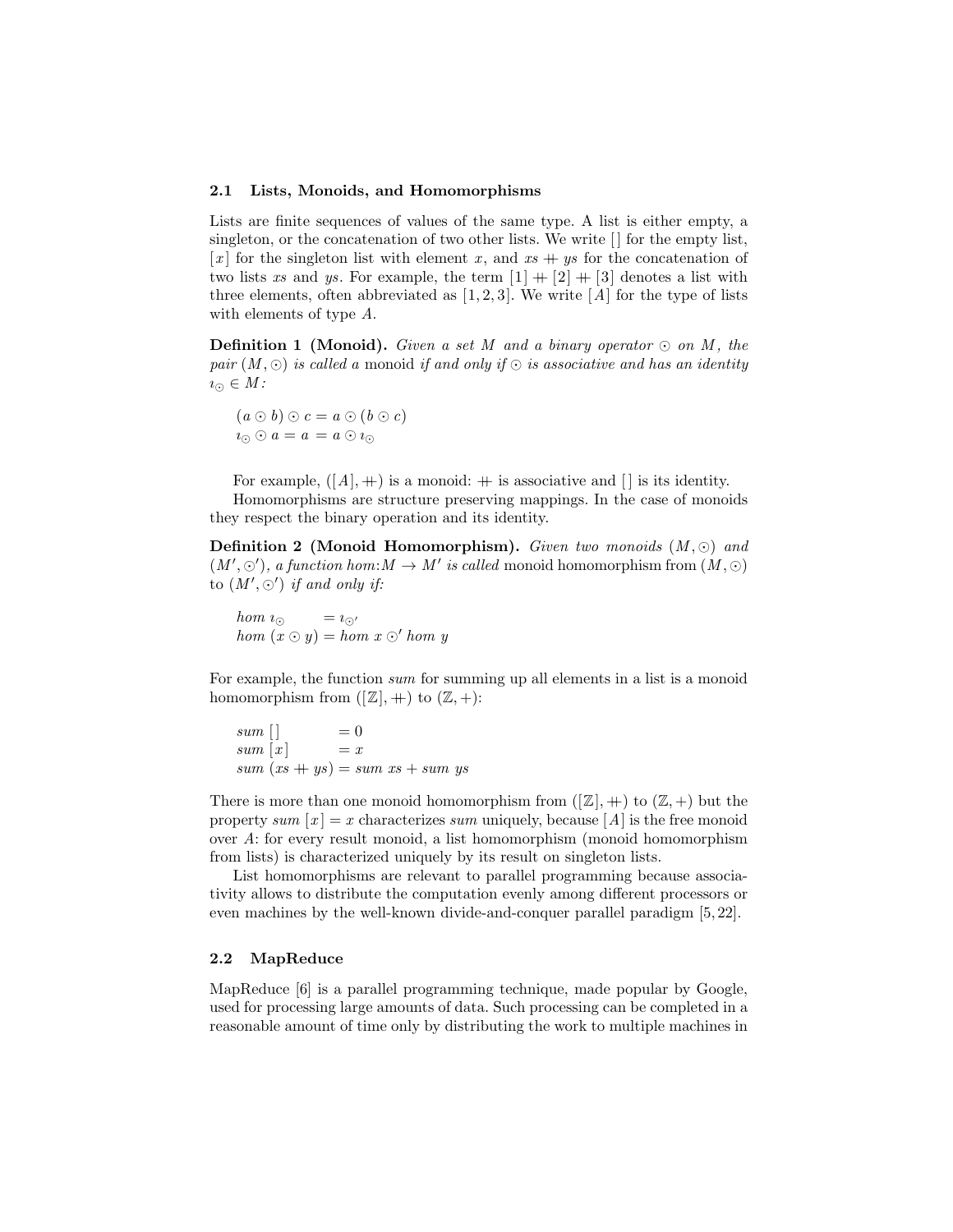parallel. Each machine processes a small subset of the data. We will not discuss the details of MapReduce in this paper.

List homomorphisms fit well with MapReduce, because their input list can be freely divided and distributed among machines. In fact, it has been shown recently that list homomorphisms can be efficiently implemented using MapReduce [19]. Our approach builds on such an implementation which is orthogonal to our work. Therefore, if we can derive an efficient list homomorphism to solve a problem, we can solve the problem efficiently with MapReduce, enjoying its advantages such as automatic load-balancing, fault-tolerance, and scalability.

Some readers might feel that there is a mismatch between a typical MapReduce computation and computations in GTA style, because the size of the results generated by map in the former is often proportional to the size of the input data while the latter appears to have much larger intermediate results. This mismatch is a strength of our approach: based on a naively-designed GTA specification our calculation theorems can provide an efficient MapReduce implementation with intermediate results proportional to the size of the input, i.e., efficient list homomorphisms. Our approach makes MapReduce applicable to applications appearing not to match the MapReduce pattern. As a consequence, it allows programmers to implement MapReduce algorithms by providing an often simpler specification in GTA form.

## 3 Running Example: The Knapsack Problem

In this section we give a simple example of how to specify parallel algorithms in GTA form. We give a clear but inefficient specification of the knapsack problem following this structure and use it throughout Sections 4 and 5 to show how to transform such specifications into efficient parallel programs.

The knapsack problem is to fill a knapsack with items, each of certain value and weight, such that the total value of packed items is maximal while adhering to a weight restriction of the knapsack. For example, if the maximum total weight of our knapsack is 5kg and there are three items  $(\text{\textless} 2000, 1 \text{kg})$ ,  $(\text{\textless} 3000, 3 \text{kg})$ , and  $(\text{\texttt{Y4000}}, 3\text{kg})$  then the best we can do is pick the selection  $(\text{\texttt{Y2000}}, 1\text{kg})$ , (¥4000, 3kg) with total value ¥6000 and weight 4kg because all selections with larger value exceed the weight restriction.

The function knapsack, which takes as input a list of value-weight pairs (both positive integers) and computes the maximum total value of a selection of items not heavier than a total weight  $w$ , can be written as a composition of three functions:

```
knapsack = maxvalue \circ filter ((\leqslant w) \circ weight) \circ sublists
```
 $-$  The function *sublists* is the generator. From the given list of pairs it computes all possible selections of items, that is, all  $2^n$  sublists if the input list has length n.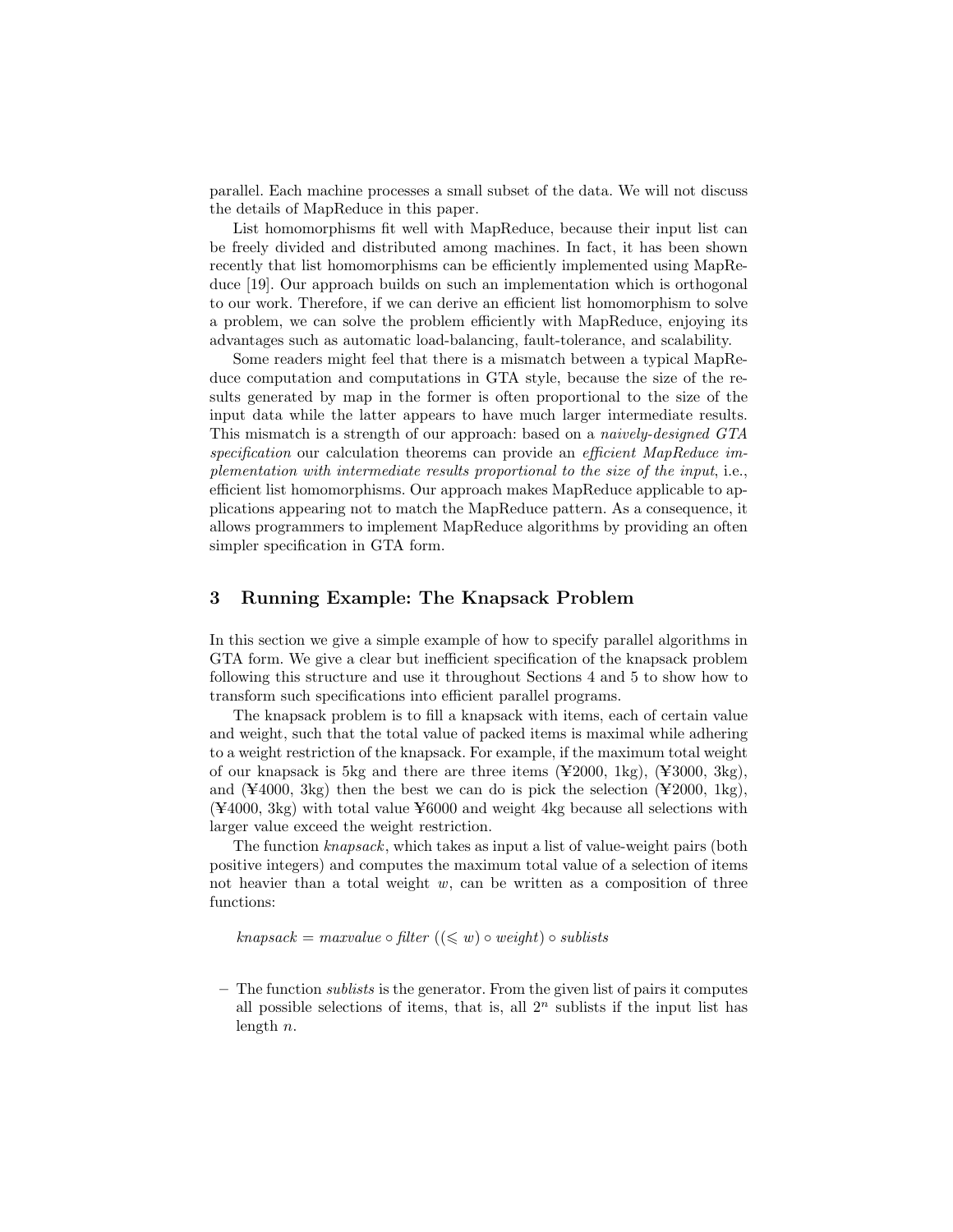- The function filter  $((\leq v) \circ weight)$  is the test. It discards all generated sublists whose total weight exceeds w and keeps the rest.
- The function maxvalue is the aggregator. From the remaining sublists adhering to the weight restriction it computes the maximum of all total values.

The function sublists can be defined as follows:

| sublists     | $= 7115$                                                                             |  |
|--------------|--------------------------------------------------------------------------------------|--|
| sublists [x] | $=$ $\left[ \begin{array}{c} \left[ \begin{array}{ c} x \end{array} \right] \right]$ |  |
|              | sublists $(xs + ys) = sublists xs \times_{\#} sublists ys$                           |  |

The result of *sublists* is a bag of lists which we denote using  $\hat{ }$  and  $\hat{ }$ . The symbol  $\uplus$  denotes bag union and  $\times_{+}$  the lifting of list concatenation to bags, concatenating every list in one bag with every list in the other. The function sublists is a monoid homomorphism:  $\times_{\mathfrak{m}}$  is associative and  $[[\ ]]$  is its identity.

The function filter filters a bag according to the given predicate. We pass as predicate the composition of the function weight that adds all weights in a list and the function  $(\leq v)$  that checks the weight restriction. Like sublists, weight is a monoid homomorphism:

```
weight | = 0
weight [(v, w)] = wweight (xs + ys) = weight xs + weight ys
```
Finally, maxvalue computes the maximum of summing up the values of each list in a bag using the maximum operator ↑.

| $max value \sqrt{\}$ |                                    | $=-\infty$                                                           |
|----------------------|------------------------------------|----------------------------------------------------------------------|
| $max value$ [[]      |                                    | $= 0$                                                                |
|                      | $max value \mid [(v, w)] \mid = v$ |                                                                      |
|                      |                                    | $max value (b \oplus b') = max value b \uparrow max value b'$        |
|                      |                                    | maxvalue $(b \times_{\mathfrak{m}} b') =$ maxvalue $b$ + maxvalue b' |

Regarding the last equation, remember that the lifted list concatenation  $x_{+}$ appends each list in one bag with each in the other, and, therefore, the maximum total value of the concatenated lists is the sum of the maximum total values of the lists in each bag. This observation relies on distributivity of + over  $\uparrow$ , a property that we will revisit in the next section.

## 4 Semiring Fusion

In this section we show how to derive efficient parallel programs from specifications in generate-and-aggregate form:

### aggregate ◦ generate

This form is a simplified version of GTA form, missing the test. We define specific kinds of generators and aggregators that allow such specifications to be implemented efficiently and provide a theorem that shows how to calculate efficient parallel implementations. Such a calculation can turn an exponential-time specification into a linear-time implementation.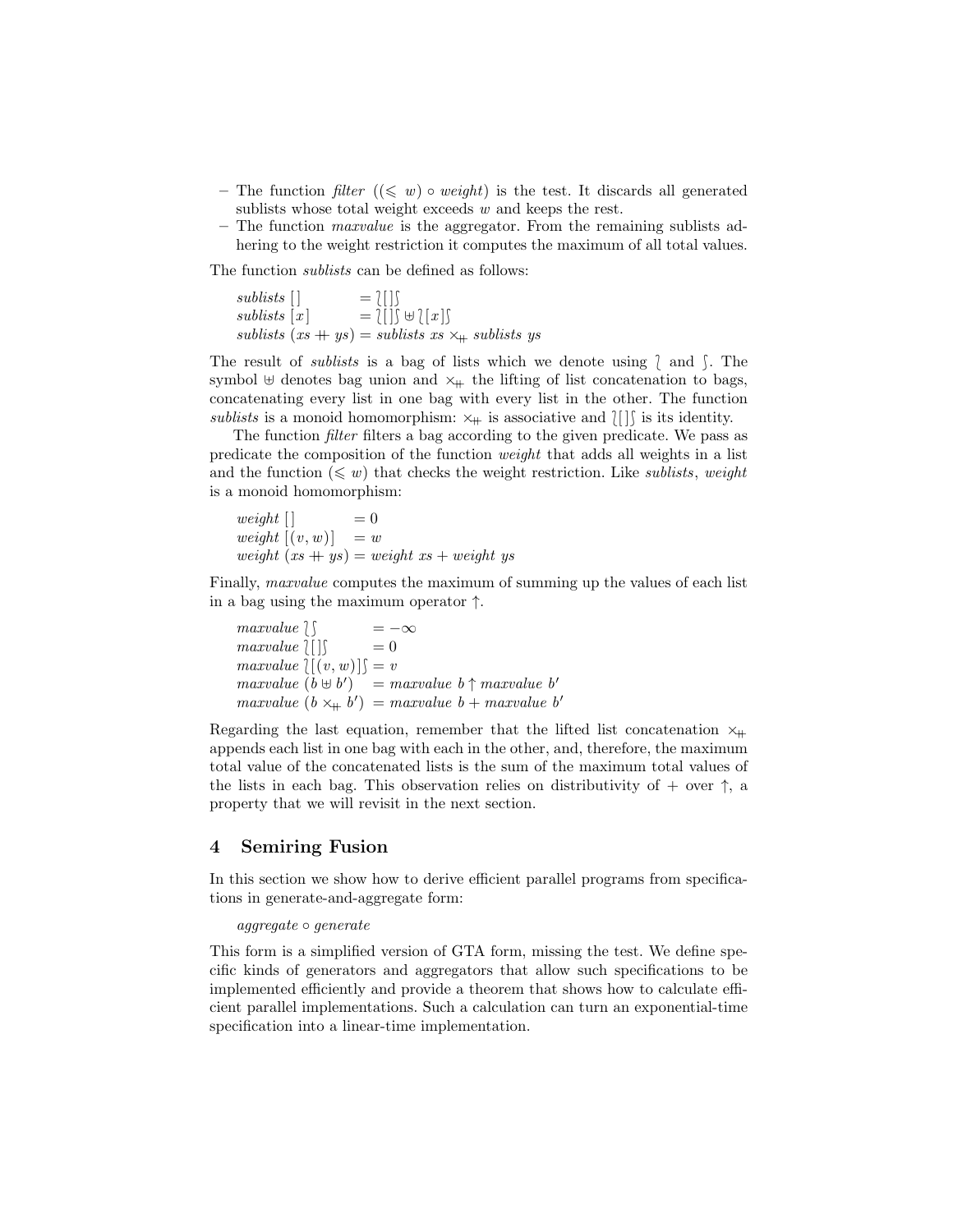#### 4.1 Semirings and their Homomorphisms

The specification for the function maxvalue in Section 3 shows that it is a monoid homomorphism with respect to two different monoids over the same set (bags of lists). We now consider an algebraic structure that relates two such monoids.

**Definition 3 (Semiring).** A triple  $(S, \oplus, \otimes)$  is called a semiring if and only if  $(S, \oplus)$  and  $(S, \otimes)$  are monoids, and additionally  $\oplus$  is commutative,  $\otimes$  distributes over  $\oplus$ , and  $\iota_{\oplus}$  is a zero of  $\otimes$ :

 $a \oplus b = b \oplus a$  $a \otimes (b \oplus c) = (a \otimes b) \oplus (a \otimes c)$  $(a \oplus b) \otimes c = (a \otimes c) \oplus (b \otimes c)$  $i_{\oplus} \otimes a = i_{\oplus} = a \otimes i_{\oplus}$ 

We have already seen two semirings in Section 3:

- $(\mathbb{Z}_{-\infty}, \uparrow, +)$  is a semiring because both  $\uparrow$  and  $+$  are associative, commutative and have identities  $-\infty$  and 0, respectively, where  $\mathbb{Z}_{-\infty} = \mathbb{Z} \cup \{-\infty\}.$ Moreover, + distributes over  $\uparrow$  and  $-\infty$  is a zero of +.
- $-$  ([A],  $\forall$ ,  $\times$ <sub>\tip</sub>) is a semiring for every set A because  $\forall$  is associative and commutative and  $x_{\text{+}}$  is associative. Moreover,  $\iint$  and  $\iint$ of  $\uplus$  and  $\times_{\text{#}}$ , respectively. Interestingly,  $\times_{\text{#}}$  distributes over  $\uplus$  and, clearly,  $\int \int$  is a zero of  $x_{+}$ . Readers who verify distributivity of  $x_{+}$  will make crucial use of the ability to reorder bag elements.

**Definition 4 (Semiring Homomorphism).** Given two semirings  $(S, \oplus, \otimes)$ and  $(S', \oplus', \otimes')$ , a function hom :  $S \to S'$  is a semiring homomorphism from  $(S, \oplus, \otimes)$  to  $(S', \oplus', \otimes')$  if and only if it is a monoid homomorphism from  $(S, \oplus)$ to  $(S', \oplus')$  and a monoid homomorphism from  $(S, \otimes)$  to  $(S', \otimes')$ .

The maxvalue function presented in Section 3 is a semiring homomorphism from  $([[\mathbb{Z}_{-\infty} \times \mathbb{Z}_{-\infty}]]$ ,  $\forall$ ,  $\times$   $\psi$  to  $(\mathbb{Z}_{-\infty}, \uparrow, +)$ . It additionally satisfies the property *maxvalue*  $[(v, w)] = v$  which characterizes it uniquely because bags of lists over a set A form the free semiring.

**Lemma 1 (Free Semiring).** Given a set A, a semiring  $(S, \oplus, \otimes)$ , and a function f : <sup>A</sup> <sup>→</sup> S there is exactly one semiring homomorphism h : \*[A]<sup>+</sup> <sup>→</sup> S from  $(|[A]_1^{\prime}, \uplus, \times_{\mathfrak{m}})$  to  $(S, \oplus, \otimes)$  that satisfies h  $|[x|]_1^{\prime} = f$  x.

The unique homomorphism can be thought of as applying  $f$  to each list element, then accumulating the results in each list using the operator  $\otimes$ , and finally accumulating those results using the operator ⊕.

### 4.2 Polymorphic Generators

We now return to the generator *sublists* defined in Section 3. This function almost exclusively uses the semiring operations of the semiring  $\lfloor |A| \rfloor$  and their identities. The only exception is  $\{[x]\}\$ constructed from an element  $x \in A$ .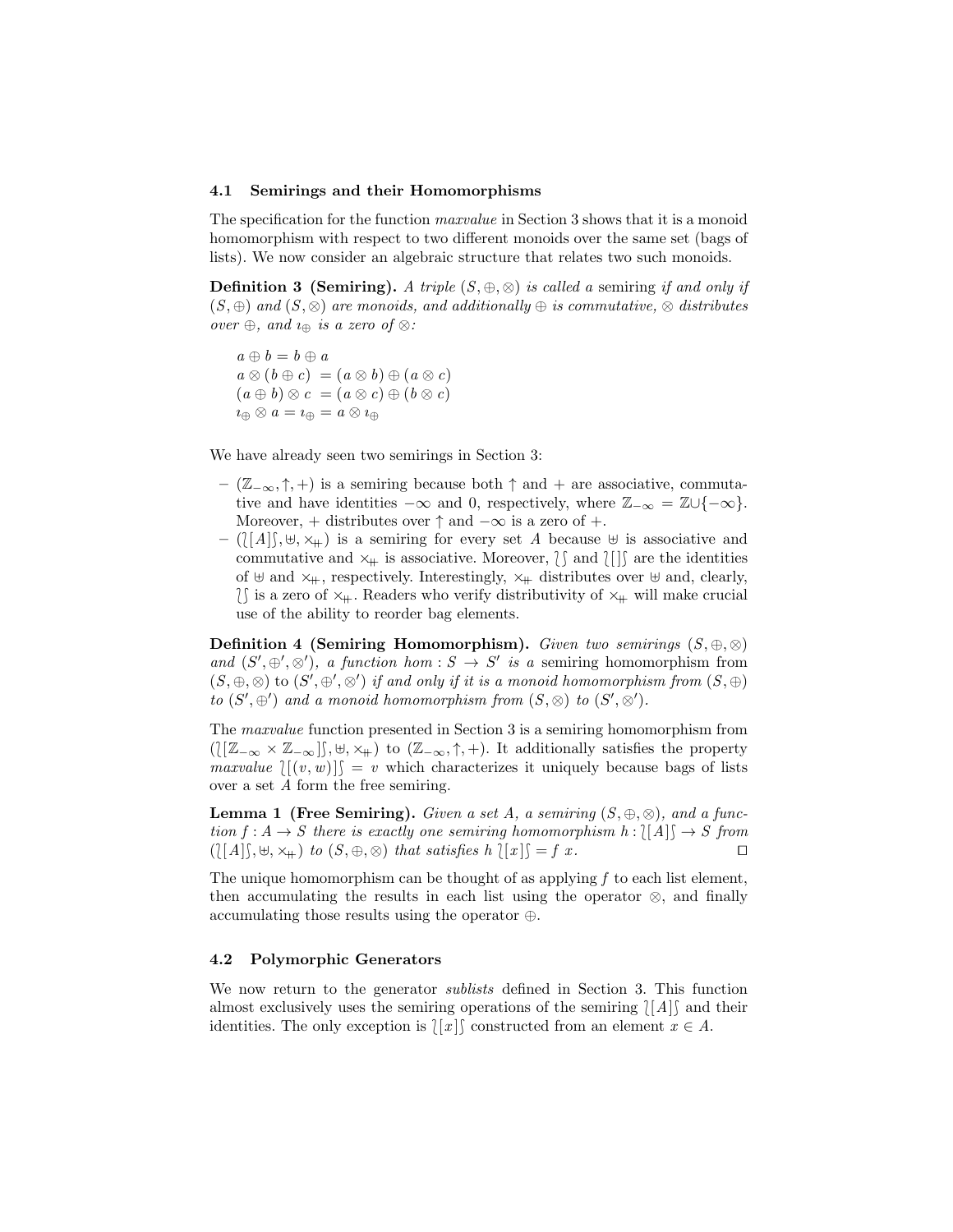We can generalize *sublists* by parameterizing it with operations  $\oplus$  and  $\otimes$  of an arbitrary semiring (and their identities) as well as an embedding function that constructs semiring elements from elements of a (potentially) different type:

```
sublists_{\oplus,\otimes} f [ ] = i_{\otimes}sublists_{\oplus,\otimes} f[x] = i_{\otimes} \oplus f[x]sublists_{\oplus,\otimes} f (xs + ys) = sublists_{\oplus,\otimes} f xs \otimes sublists_{\oplus,\otimes} f ys
```
This function is called polymorphic over semirings because it can construct a result in an arbitrary semiring determined by the passed semiring operators and embedding function. It is a generalization of *sublists* because

```
sublists = sublists_{\text{H},\times_{\text{H}}} (\lambda x \rightarrow \text{T}[x])
```
The anonymous function passed as argument constructs a singleton bag containing a singleton list with the argument  $x$ .

Definition 5 (Polymorphic Semiring Generator). A function

 $generate_{\bigoplus, \otimes} : (A \to S) \to [A] \to S$ 

that is polymorphic over an arbitrary semiring  $(S, \oplus, \otimes)$  is called a polymorphic semiring generator.

The function sublists<sub>⊕,⊗</sub> is a *polymorphic semiring generator* and, being a monoid homomorphism for any semiring, it can be executed in parallel. We could also pass the operations of the semiring  $\mathbb{Z}_{-\infty}$  to compute a result in  $\mathbb{Z}_{-\infty}$ .

 $sublists_{+} (\lambda(v, w) \to v) : [Z_{-\infty} \times Z_{-\infty}] \rightarrow Z_{-\infty}$ 

What does this function compute? Theorem 1, which is a variant of short-cut fusion for semiring homomorphisms, casts light on this question.

**Theorem 1 (Semiring Fusion).** Given a set A, a semiring  $(S, \oplus, \otimes)$ , a semiring homomorphism aggregate from  $([A]_1,\oplus,\times_+)$  to  $(S,\oplus,\otimes)$ , and a polymorphic semiring generator generate, the following equation holds:

 $aggregate \circ generate_{\forall, \times_{\#}} (\lambda x \to ([x]) ) = generate_{\oplus, \otimes} (\lambda x \to aggregate [x])$ 

Proof. Free Theorem<sup>3</sup> [26].

We can use Theorem 1 to see what  $sublists_{\uparrow,+} (\lambda(v, w) \to v)$  computes.

 $maxvalue \circ$  sublists  $= maxvalue \circ sublists_{\forall x, x_{\#}} (\lambda(v, w) \rightarrow [[(v, w)]])$  $=$  sublists<sub>↑,+</sub> ( $\lambda(v, w) \rightarrow$  maxvalue  $\{[(v, w)]\}$ )  $=$  sublists<sub>↑,+</sub>  $(\lambda(v, w) \rightarrow v)$ 

<sup>3</sup> The proof can be automated using an online tool: http://www-ps.iai.unibonn.de/cgi-bin/free-theorems-webui.cgi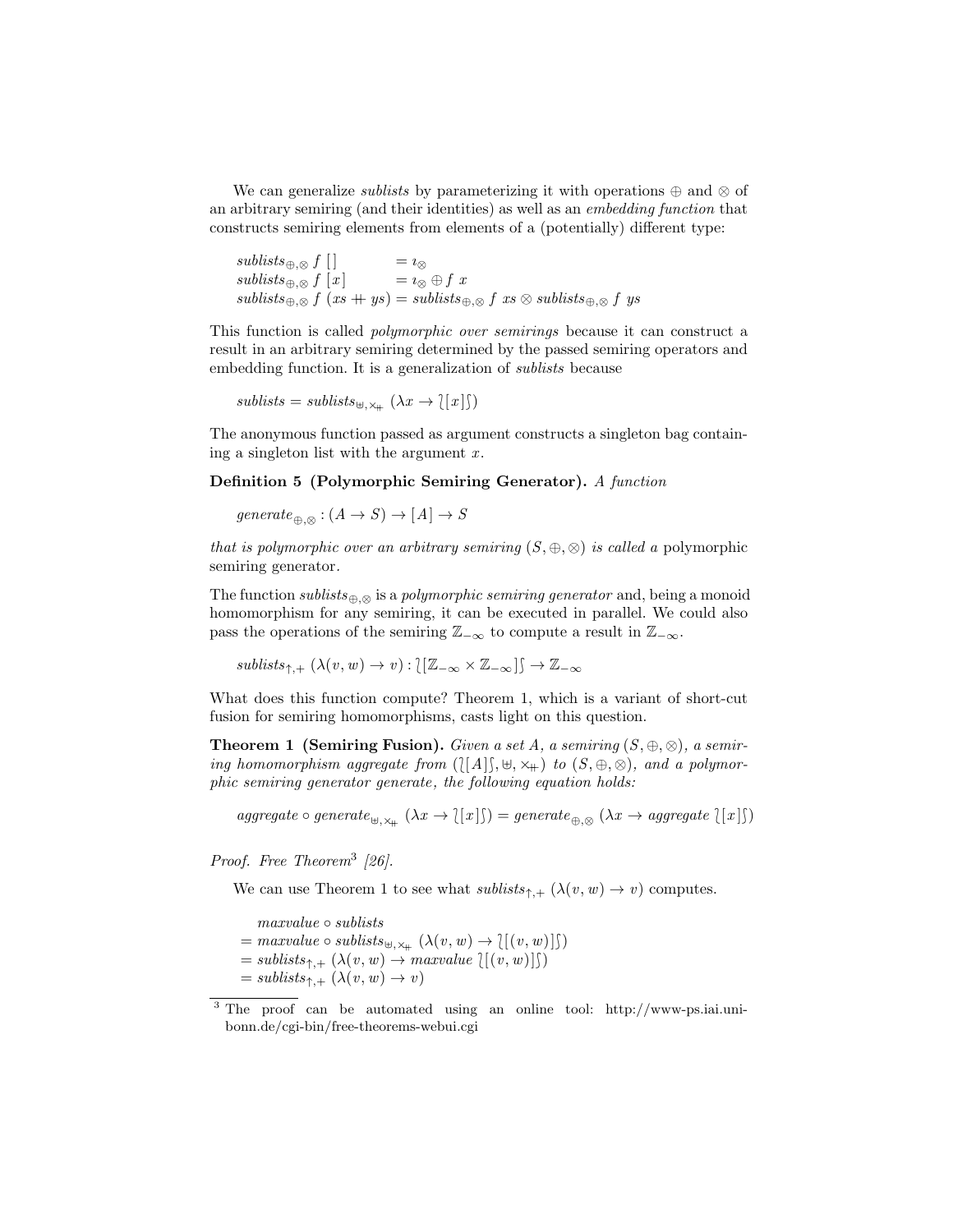This derivation shows that sublists<sub>↑+</sub>  $(\lambda(v, w) \rightarrow v)$  computes the maximum of all total values of sublists of the input list, but—unlike the intuitive formulation at the beginning of the equation chain—efficiently. While the run time of maxvalue  $\circ$  sublists is exponential in the length of the input list (because the result of sublists has exponential size), the run time of the derived version  $sublists_{\uparrow,+}(\lambda(v,w) \to v)$  is linear in the length of the input list (it adds up all positive values in the input).

Of course, this is of little use for solving the knapsack problem posed in Section 3 because the input list in this problem contains only positive values and  $maxvalue \circ sublists$ , thus, computes the total value of all available items.

For solving the knapsack problem, it is crucial to compute the maximum value only of those sublists of the input list which adhere to the weight restriction. We need to account for the test that implements this restriction which is the topic of the next section.

## 5 Filter Embedding

We cannot apply Theorem 1 to transform specifications of the form

```
aggregate ◦ test ◦ generate
```
because the intermediate test goes in the way of fusing the aggregator with the generator. We now show how specific instantiations of test allow to rewrite specifications like above into the form

 $postprocess \circ aggregate' \circ generate$ 

where *aggregate'* is a semiring homomorphism derived from *aggregate* and test, and postprocess maps the result type of aggregate' to the result type of aggregate. This form then allows to fuse *aggregate'* with *generate* to derive an efficient implementation.

This transformation is possible if

 $test = filter (ok \circ hom)$ 

is a filter where the predicate is a composition of a monoid homomorphism  $hom:[A] \to M$  into a finite monoid M and a function  $ok: M \to Bool$  that maps elements of M to Booleans.

Before we describe the general theorem in Section 5.2, we develop the underlying ideas by deriving an efficient implementation from the knapsack specification. This development may seem to require some clever insights but users of our approach do not need to follow the same path when transforming their own specifications. We chose to present the ideas using a concrete example first, to make them seem less clever in the subsequent generalization. Others can simply apply our general theorem to their specifications rather than repeating our development for each specification on their own. We can even provide an API that supports specifications in GTA form and implements them as efficient parallel programs automatically.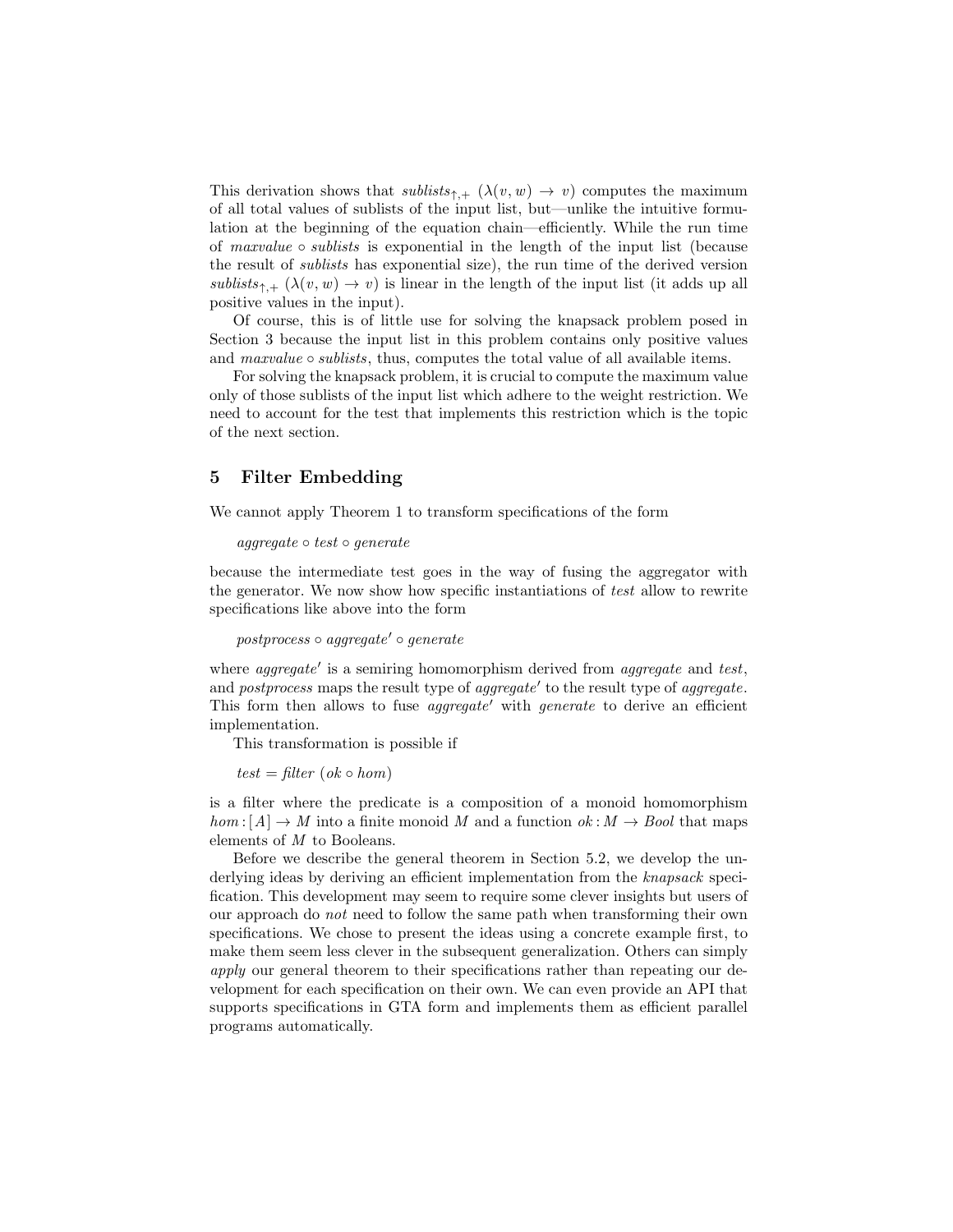#### 5.1 Developing Intuitions by Example

In Section 3 we have specified the knapsack function as follows:

knapsack = maxvalue  $\circ$  filter (( $\leqslant w$ )  $\circ$  weight)  $\circ$  sublists

This specification is almost of the form we require:

- maxvalue, the aggregator, is a semiring homomorphism and
- the predicate used for filtering is a composition of the monoid homomorphism weight and the function  $(\leqslant w)$  that maps the result of weight into the Booleans.

However, the result type of *weight* is  $\mathbb N$  which is an infinite monoid, not a finite one. We can remedy the situation by defining  $M_w = \{0, \ldots, w+1\}$  and

 $weight_w$  []  $= 0$ weight<sub>w</sub>  $[n]$  =  $(w + 1) \downarrow n$  $weight_w$   $(ms + ns) = weight_w$  ms  $+_w$  weight<sub>w</sub> ns where  $m +_w n = (w + 1) \downarrow (m + n)$ 

The operator  $+_{w}$  implements addition but limits the result by computing the minimum with  $w + 1$  by using the minimum operator  $\downarrow$ . For non-negative arguments it is associative and 0 is its identity. Consequently,  $weight_w$  is a monoid homomorphism into the finite monoid  $(M_w, \dot{w}_w)$  for all weight restrictions w.

To transform the function maxvalue  $\circ$  filter  $((\leqslant w) \circ weight_w)$  into the form  $postprocess_w \circ maximize_w$  we need to invent a semiring to use as result type of maxvalue<sub>w</sub>. The idea is to compute simultaneously for all weights in  $M_w$  the maximum value of lists with exactly that weight. The function  $postprocess_w$  then computes the maximum over all values associated to weights  $\leq w$ .

We use  $w = 5$  as an example, so semiring elements can be represented as 7-tuples over  $\mathbb{Z}_{-\infty}$ . The function  $postprocess_5$  is defined as follows:

 $postprocess_{5}(v_{0}, v_{1}, v_{2}, v_{3}, v_{4}, v_{5}, v_{6}) = v_{0} \uparrow v_{1} \uparrow v_{2} \uparrow v_{3} \uparrow v_{4} \uparrow v_{5}$ 

It computes the maximum of all values  $v_i$  associated with weights  $i \leq 5$ . The entry  $v_6$  for the weight 6 accumulates the maximum value corresponding to all weights  $\geq 6$  because  $+_{w}$  cuts off greater sums.

We now turn  $\mathbb{Z}_{-\infty}^7$  into a semiring  $(\mathbb{Z}_{-\infty}^7, \hat{\uparrow}, +^7)$ . To compute the maximum value associated to each weight of two 7-tuples, we use the underlying maximum operation on values.

$$
(v_0, v_1, v_2, v_3, v_4, v_5, v_6) \uparrow^7 (v'_0, v'_1, v'_2, v'_3, v'_4, v'_5, v'_6) =
$$
  

$$
(v_0 \uparrow v'_0, v_1 \uparrow v'_1, v_2 \uparrow v'_2, v_3 \uparrow v'_3, v_4 \uparrow v'_4, v_5 \uparrow v'_5, v_6 \uparrow v'_6)
$$

This operator clearly inherits associativity and commutativity from the underlying maximum operator and its identity is

 $(-\infty, -\infty, -\infty, -\infty, -\infty, -\infty, -\infty)$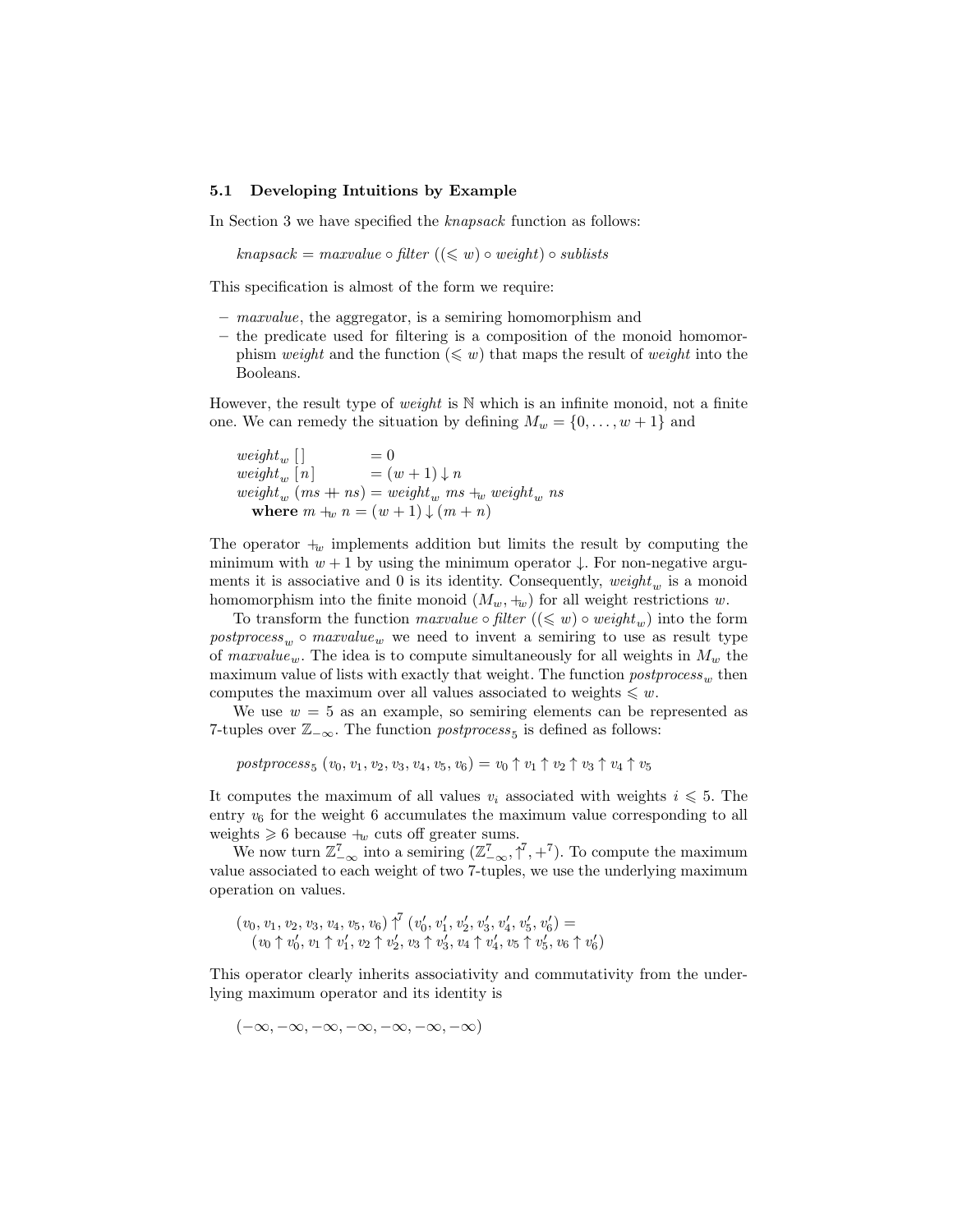The operator  $+^7$  is more interesting. From two 7-tuples that associate maximum values to each weight in  $M_5$  it computes another 7-tuple that associates maximum values to the combined weights. For example, to find the maximum value associated to the weight 3, it computes the maximum of all sums of values associated to weights that sum up to 3 (we omit the part for larger weights):

$$
(v_0, v_1, v_2, v_3, v_4, v_5, v_6) +^7 (v'_0, v'_1, v'_2, v'_3, v'_4, v'_5, v'_6) =
$$
  
\n
$$
(v_0 + v'_0)
$$
  
\n
$$
(v_0 + v'_1) \uparrow (v_1 + v'_0)
$$
  
\n
$$
(v_0 + v'_2) \uparrow (v_1 + v'_1) \uparrow (v_2 + v'_0)
$$
  
\n
$$
(v_0 + v'_3) \uparrow (v_1 + v'_2) \uparrow (v_2 + v'_1) \uparrow (v_3 + v'_0)
$$
  
\n,...)

This operator is associative and its identity is

 $(0, -\infty, -\infty, -\infty, -\infty, -\infty, -\infty)$ 

We now define  $maxvalue_5$  as the (cf. Lemma 1) semiring homomorphism that satisfies the following equation:

 $maxvalue_5$   $[[(v, w)]] = (val\ 0, val\ 1, val\ 2, val\ 3, val\ 4, val\ 5, val\ 6)$ where *val*  $i =$  if  $i \equiv (w \downarrow 6)$  then *v* else  $-\infty$ 

When applied to a singleton bag that contains a list with exactly one item, maxvalue<sub>5</sub> associates to almost all weights the value  $-\infty$  with one exception: the value of the given item is associated to its weight (or to the weight 6 if it is heavier).

Our Main Theorem 3 below, now implies that for  $w = 5$ 

 $knapsack = postprocess_5 \circ sublists_{\uparrow^7, +^7} (\lambda(v, w) \rightarrow maxvalues_5 [[(v, w)]])$ 

The run time of the transformed version of knapsack is  $O(nw^2)$  if there are n items and the weight restriction is w. As  $sublists_{\gamma,+7}$  is a monoid homomorphism we can execute it in parallel, say using  $p$  processors, which leads to the run time  $O((\log p + \frac{n}{p})w^2)$ . This complexity resembles the run time of other parallel algorithms to solve the knapsack problem. The standard sequential algorithm has run time  $O(nw)$ .

Unlike existing algorithms to solve the knapsack problem, our approach can be generalized to other specifications in GTA form. The knapsack function is a special case well suited to highlight the ideas behind our approach, which we now generalize.

#### 5.2 The Generalized Theorem

We now generalize the ideas of Section 5.1 to support

- arbitrary polymorphic semiring generators,
- arbitrary filters with homomorphic predicates, and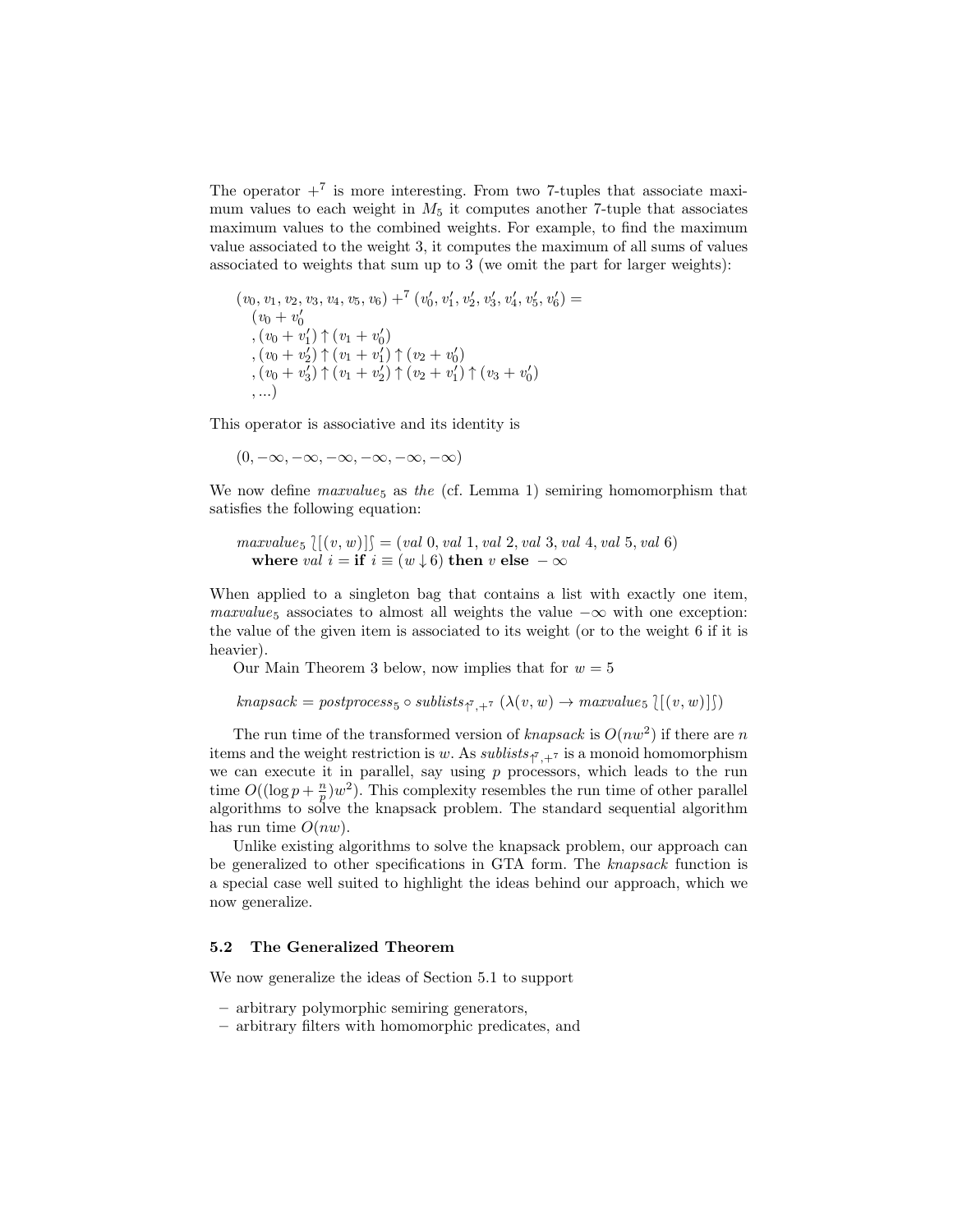– arbitrary semiring homomorphisms as aggregators.

In Section 5.1 we have used a semiring of 7-tuples storing maximum values corresponding to each weight in  $M_5$ . In general, if we have a finite monoid M and a semiring  $S$ , then the set

$$
S^M = \{\{f_m\}_{m \in M} | f_m \in S\}
$$

of families of elements in  $S$  indexed by  $M$  is a semiring too. Indexed families are a generalization of tuples and we write  $f_m$  for the element in S indexed by the value  $m \in M$  if  $f \in S^M$  is an indexed family. We give definitions of indexed families by defining their value in S for each  $m \in M$ .

**Lemma 2 (Lifted Semiring).** Given a finite monoid  $(M, \odot)$  and a semiring  $(S, \oplus, \otimes)$  the triple  $(S^M, \oplus_M, \otimes_M)$  where

$$
(f \oplus_M f')_m = f_m \oplus f'_m
$$
  
\n
$$
(f \otimes_M f')_m = \bigoplus_{\substack{k,l \in M \\ k \odot l = m}} (f_k \otimes f'_l)
$$

is a semiring and

$$
\begin{array}{l} (\imath_{\oplus_M})_m = \imath_\oplus \\ (\imath_{\otimes_M})_m = \textbf{if} \,\, m \equiv \imath_\odot \,\, \textbf{then} \,\, \imath_\otimes \,\, \textbf{else} \,\, \imath_\oplus \,\, \end{array}
$$

Proof. The monoid laws for  $\oplus_M$  follow directly from those of  $\oplus$ . We leave the proof of the laws for  $\otimes_M$  to interested readers.

The definition of  $\oplus_M$  uses the underlying  $\oplus$  operator just like the definition of  $\uparrow^7$  in Section 5.1 uses  $\uparrow$ . The operator  $\otimes_M$ , like  $+^7$ , computes for each m the maximum of all sums of values associated to weights that add up to  $m$  if we instantiate  $\odot$  and  $\otimes$  with  $+$  and  $\oplus$  with  $\uparrow$ . The identities also reflect their specific counterparts from Section 5.1.

Intuitively, given a monoid homomorphism  $hom:[A] \to M$ , a semiring homomorphism aggregate :  $[[A]] \rightarrow S$ , and a bag of lists ls, we can associate to ls an indexed family  $f^{ls} \in S^M$  that describes for each  $m \in M$  the result of applying aggregate to a bag of exactly those lists  $l \in \mathcal{S}$  that satisfy hom  $l = m$ :

 $f_m^{ls} = aggregate \text{ (filter } ((m \equiv) \circ hom) \text{ } ls)$ 

Considering different instantiations for  $\mathfrak{ls}$ , we can observe the following identities:

$$
\begin{array}{ll} f_m^{\{ \}} & = \imath_\oplus \\ f_m^{\{ \}} & = \text{if } m \equiv \imath_\odot \text{ then } \imath_\otimes \text{ else } \imath_\oplus \\ f_m^{\{ \!\!\!\ p \ \!\!\!\}} & = f_m^{\prime\!} \oplus f_m^{\{ \!\!\!\ p \ \!\!\!\}} \\ f_m^{\{ \!\!\!\ p \ \!\!\!\}} & = \bigoplus_{k,l \in M} (f_k^{\{ \!\!\!\ p \ \!\!\!\}} & f_l^{\{ \!\!\!\ p \ \!\!\!\}}' ) \\ f_m^{\{ \!\!\!\ p \ \!\!\!\}} & = \bigoplus_{k,l \in M} (f_k^{\{ \!\!\!\ p \ \!\!\!\}} & f_l^{\{ \!\!\!\ p \ \!\!\!\}}' ) \end{array}
$$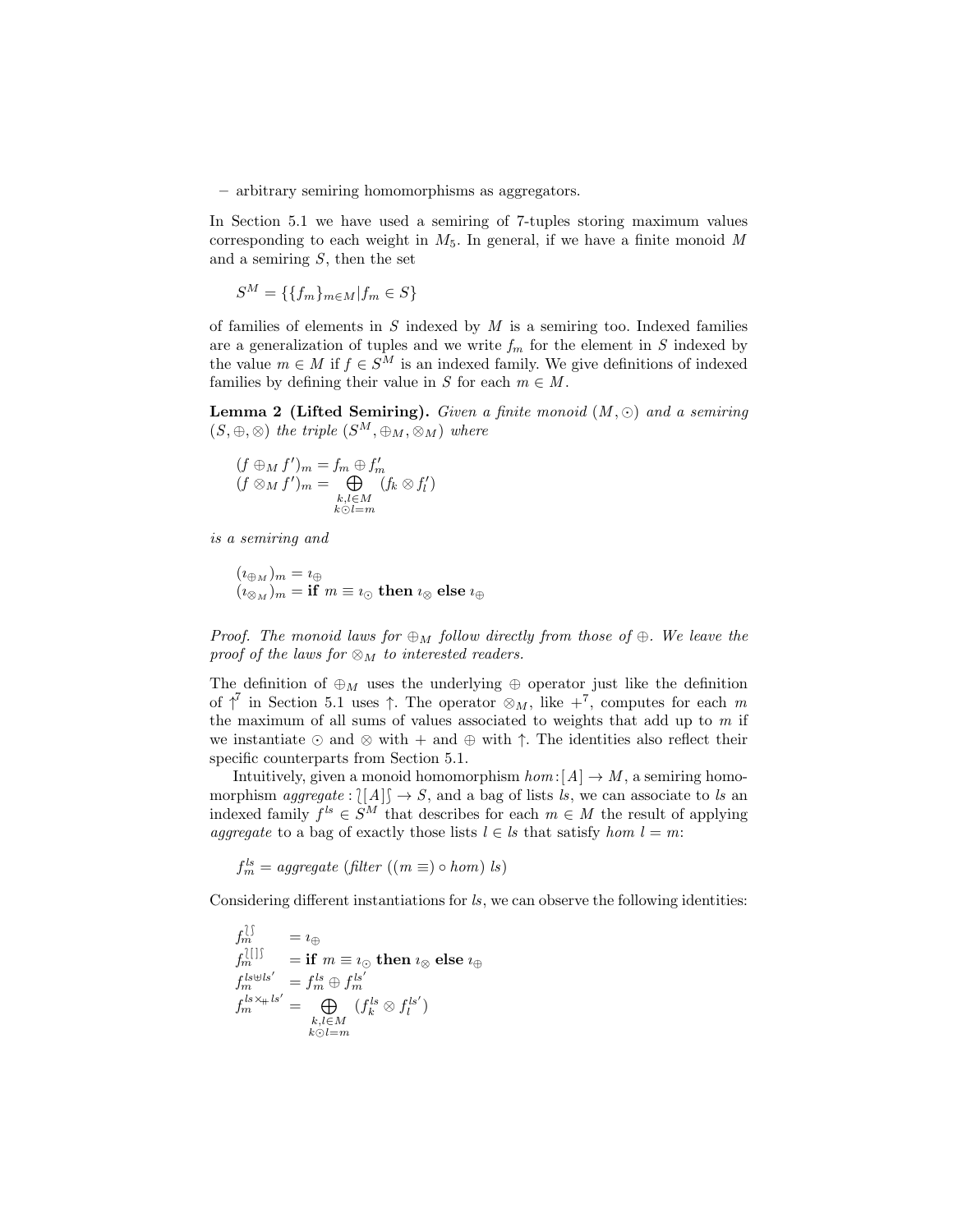They reflect the definitions of the semiring operations for  $S^M$  and their identities. Because of these *homomorphic equations for*  $f^{ls}$ , we can compute  $f^{ls}$  using a semiring homomorphism  $aggregate_M$  that satisfies

 $(aggregate_M[[x]])_m$  $=f_m^{\{x\}\}}$  $= aggregate (filter ((m \equiv) \circ hom) ([x])$  $=$  if hom  $[x] \equiv m$  then aggregate  $x \in \mathbb{R}$  else  $\mathbb{R}$ 

According to Lemma 1 this semiring homomorphism is unique.

**Definition 6** (Lifted Homomorphism). Given a set A, a finite monoid  $(M, \odot)$ . a monoid homomorphism hom from  $([A], +)$  to  $(M, \odot)$ , a semiring  $(S, \oplus, \otimes)$ , and a semiring homomorphism aggregate from  $([A]_1^{\dagger}, \forall, \times_{\mathfrak{m}})$  to  $(S, \oplus, \otimes)$ , the function

aggregate  $_M : [A] \rightarrow S^M$ 

is the unique semiring homomorphism from  $([A]_1^{\dagger}, \forall x, \forall y)$  to  $(S^M, \exists M, \otimes_M)$ that satisfies

 $(aggregate_M[[x]])_m = \textbf{if} hom [x] \equiv m \textbf{ then} aggregate [[x]] \textbf{ else } i_{\oplus}$ 

The function *aggregate* generalizes the function  $maxvalue_5$  by using *aggregate* and  $\iota_{\oplus}$  instead of *maxvalue* and  $-\infty$ .

Once we have computed  $f^{ls}$ , we can use a function  $ok: M \to Bool$  to combine all results  $f_m^{\{s\}}$  for  $m \in M$  with  $ok \in T_{\{s\}}$  rue to get the result of

aggregate (filter (ok  $\circ$  hom) ls) =  $\oplus$ m∈M ok m=True (aggregate (filter  $((m \equiv) \circ hom)$  ls))

According to this equation, we can partition the bag of accepted lists according to elements of M and aggregate them individually because aggregate is a semiring homomorphism. The postprocessor defined next combines such individual aggregations.

**Definition 7 (Postprocessor).** Given sets  $M$  (finite) and  $S$  and a function  $ok : M \to Bool$  the function postprocess  $M \times S^M \to S$  is defined as follows:

$$
postprocess_M \textit{ ok } f = \bigoplus_{\substack{m \in M \\ \textit{ok } m = True}} f_m
$$

It is clearly a generalization of  $postprocess<sub>5</sub>$  which computes the maximum of all values associated to weights  $\leq 5$ .

We can now prove the theorem which constitutes the second half of our approach. It clarifies how to embed an arbitrary filter with a homomorphic predicate into an arbitrary semiring homomorphism.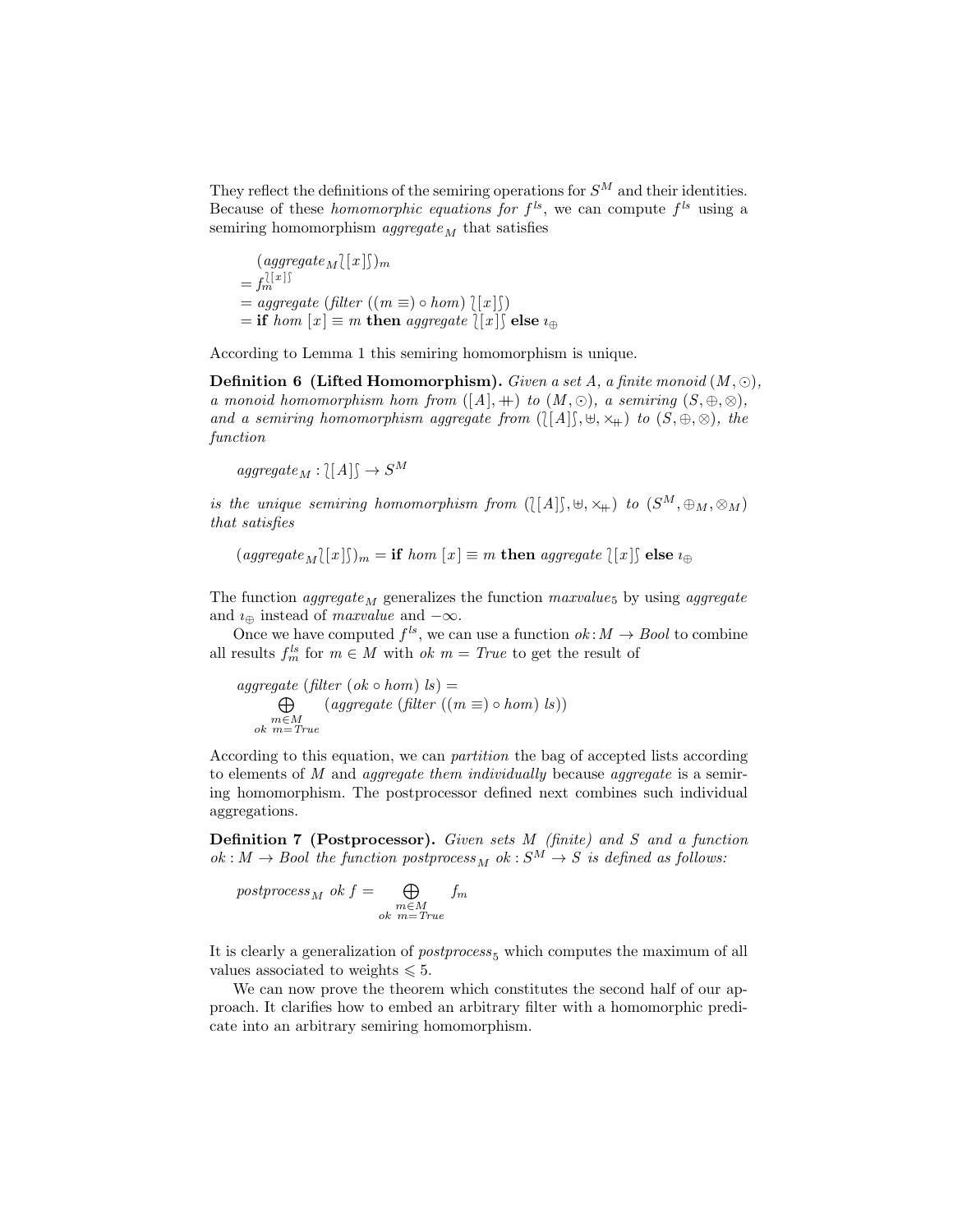**Theorem 2 (Filter Embedding).** Given a set A, a finite monoid  $(M, \odot)$ , a monoid homomorphism hom from  $([A], +)$  to  $(M, \odot)$ , a semiring  $(S, \oplus, \otimes)$ , a semiring homomorphism aggregate from  $([A]_1^{\prime}, \oplus, \times_{\mathbb{H}}^{\mathbb{H}})$  to  $(S, \oplus, \otimes)$ , and a function ok :  $M \to \text{Bool}$  the following equation holds:

aggregate ◦ filter (ok ◦ hom) = postprocess  $_M$  ok ◦ aggregate  $_M$ 

Proof. The following calculation combines previous observations and definitions to show the claimed identity.

aggregate (filter  $(ok \circ hom)$  ls) = { Partition, individual aggregation }  $\oplus$ m∈M ok m=True (aggregate (filter  $((m \equiv) \circ hom)$  ls))  $= \{Definition \ of \ f^{ls}, \ and \ Definition \ 7 \}$  $\mathit{postprocess}_M$  ok  $f^{ls}$  $= \{Definition 6, homomorphic equations for f<sup>ls</sup> \}$ postprocess<sub>M</sub> ok (aggregate<sub>M</sub> ls)

Our main result combines the theorems from Sections 4 and 5. It allows, under certain conditions, to transform specifications in GTA form into efficient parallel algorithms.

Main Theorem 3 (Filter-embedding Semiring Fusion) Given a set A, a finite monoid  $(M, \odot)$ , a monoid homomorphism hom from  $([A], +)$  to  $(M, \odot)$ , a semiring  $(S, \oplus, \otimes)$ , a semiring homomorphism aggregate from  $(|[A|], \oplus, \times)$ to  $(S, \oplus, \otimes)$ , a function ok :  $M \to \text{Bool}$ , and a polymorphic semiring generator generate, the following equation holds:

$$
aggregate \circ filter \ (ok \circ hom) \circ generate_{\forall, \times_{\#}} (\lambda x \to ([x]) )
$$
  
= postprocess<sub>M</sub> ok \circ generate <sub>$\oplus$</sub> <sub>M</sub>, $\otimes$ <sub>M</sub> ( $\lambda x \to aggregate_M$  ([x])

#### Proof. Combining Theorems 1 and 2.

Filter-embedding Semiring Fusion is not restricted to parallel algorithms. It can be used to calculate efficient programs from specifications that use arbitrary polymorphic semiring generators.

It is worth noting that it is possible to remove the finiteness requirement for monoids and define a lifted semiring of finite mappings of unbounded and unknown size. We require the finiteness only in order to be able to describe the complexity of the resulting parallel algorithms more accurately.

If the generator happens to be a list homomorphism, like sublists, then associativity of list concatenation allows the resulting program to be executed in parallel by distributing the input list evenly among available processors. The complexity of a derived program using sublists as generator is linear in the size of the input list and quadratic in the size of the range  $M$  of the homomorphic predicate because the semiring multiplication of the lifted semiring  $S^M$ , which is used to combine all list elements, can be implemented by ranging over  $M \times M$ .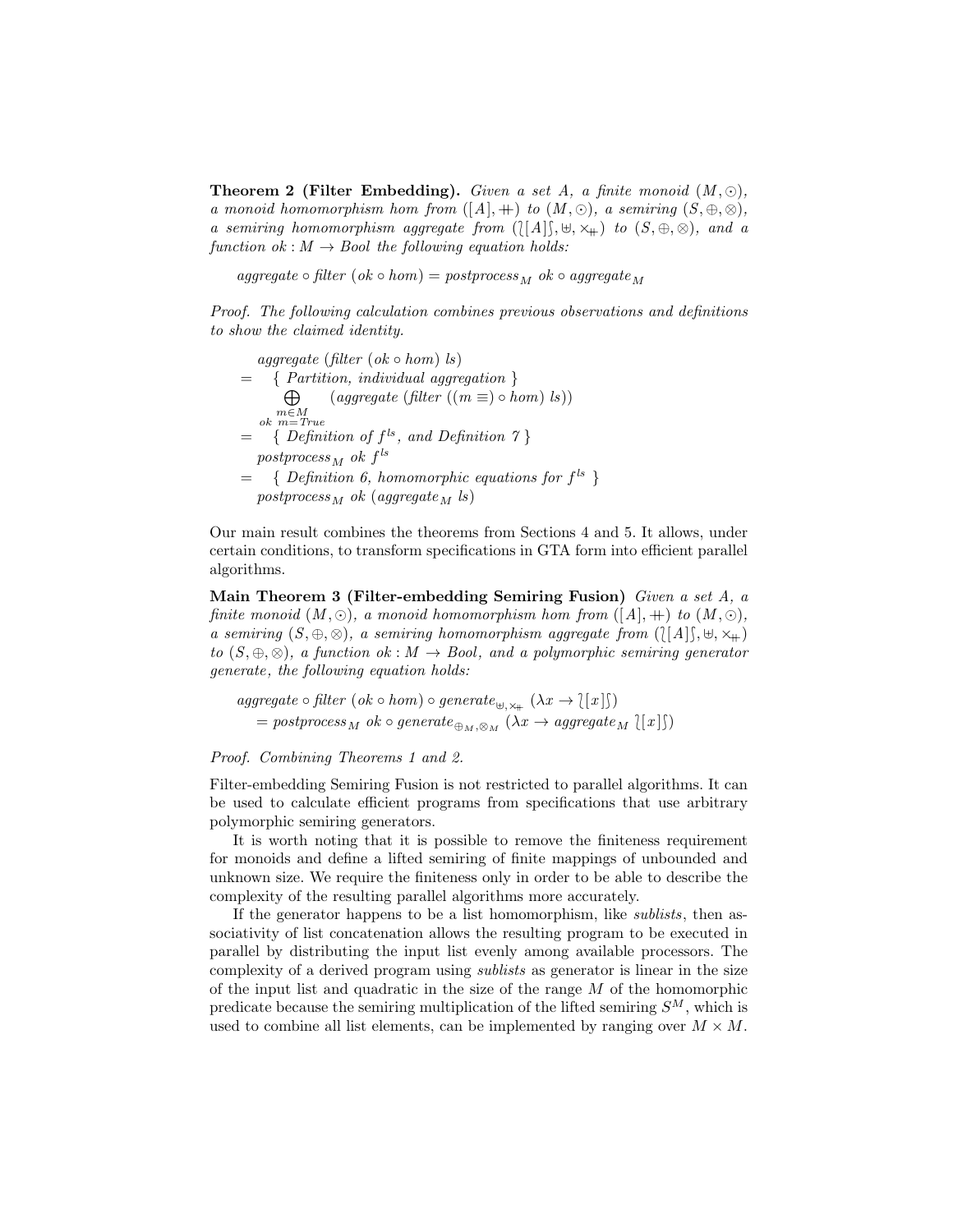### 6 A More Complex Application

In this section we describe how to use our framework to derive an efficient parallel implementation for a practical problem in statistics. We further demonstrate how to extend the derived basic program incrementally.

#### 6.1 Finding a Most Likely Sequence of Hidden States

We now revisit the statistics problem mentioned in Section 1 which is to find a sequence of hidden states of a probabilistic model that most likely causes a sequence of observed events. For example, for speech recognition, the acoustic signal could be the sequence of observed events, and a string of text the sequence of hidden states.

Given a sequence  $x = (x_1, \ldots, x_n)$  of observed events, a set S of states in a hidden Markov model, probabilities  $P_{yield}(x_i | z_j)$  of events  $x_i$  being caused by states  $z_j \in S$ , and probabilities  $P_{trans}(z_i | z_j)$  of states  $z_i$  appearing immediately after states  $z_j$ , the objective is to find a sequence  $z = (z_0, \ldots, z_n)$  of hidden states that is most likely to cause the sequence x of events such that every  $z_i$ causes  $x_i$  for  $i > 0$  and  $z_0$  is an initial state. This problem can be formalized by the following expression.

$$
\underset{z \in S^{n+1}}{\arg \max} \left( \prod_{i=1}^{n} P_{\text{yield}}(x_i \mid z_i) P_{\text{trans}}(z_i \mid z_{i-1}) \right)
$$

To derive an efficient parallel algorithm to solve this problem, we transform this expression to fit in our framework.

To eliminate the index  $i - 1$ , we let the expression range over pairs of hidden states in  $S \times S$  and introduce a predicate trans to restrict the considered lists of state pairs. Intuitively, trans  $y$  is *True* if and only if the given sequence  $y$  of state pairs describes consecutive transitions

$$
((z_0, z_1), (z_1, z_2), \ldots, (z_{n-2}, z_{n-1}), (z_{n-1}, z_n))
$$

and False otherwise. Introducing the function

$$
prob(x, (s,t)) = P_{yield}(x \mid t) P_{trans}(t \mid s)
$$

the expression above can be transformed into the following equivalent expression.

$$
\underset{\substack{y \in (S \times S)^n \\ \text{trans } y = True}}{\arg \max} \left( \prod_{i=1}^n \text{prob}(x_i, y_i) \right)
$$

In a first step, we specify only the maximum probability in GTA form. We show how to compute a state sequence corresponding to this probability by using a different aggregator later.

Representing sequences of states and events as lists, we can write the transformed specification as follows.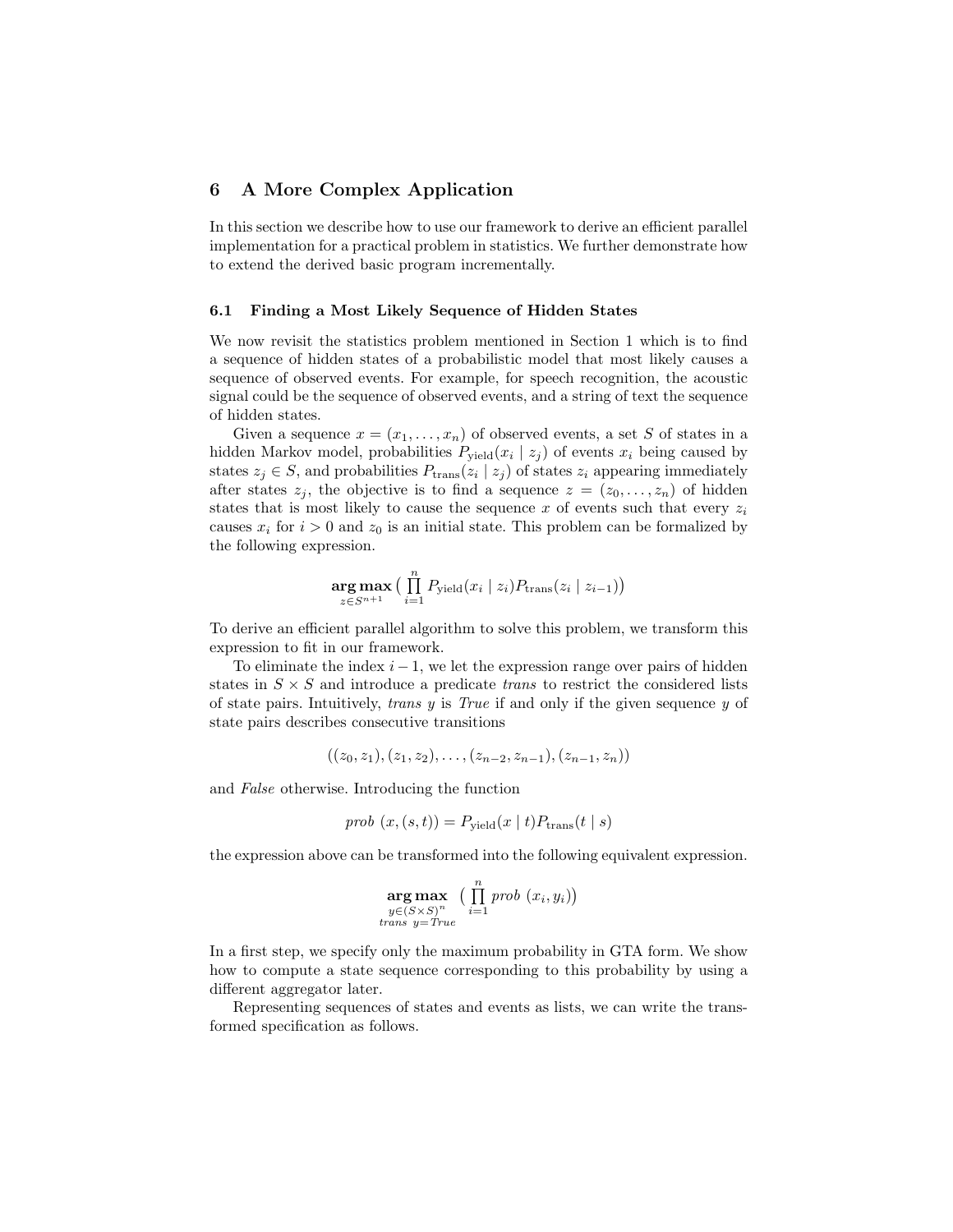$maxLikelines = maxprob \circ$ filter (trans  $\circ$  map  $(\lambda(x, (s,t)) \to (s,t))) \circ$  $\operatorname{assignTrans}_{\forall x, x_{\#}} (\lambda x \to [[x]])$ 

The polymorphic semiring generator  $\operatorname{assignTrans}_{\oplus,\otimes}$  is defined as the unique monoid homomorphism from  $([X], +)$  to the multiplicative monoid  $(T, \otimes)$  of an arbitrary semiring  $(T, \oplus, \otimes)$  that satisfies

$$
assignTrans_{\oplus,\otimes} f [x] = reduce_{\oplus} [f (x, (s, t)) | s \leftarrow S, t \leftarrow S]
$$

Here, reduce<sub>⊕</sub> is a monoid homomorphism from ([T], ++) to (T, ⊕) that satisfies reduce<sub>⊕</sub>  $[x] = x$ . Intuitively, assignTrans<sub> $\psi_1 \times \psi_1 (\lambda x \to \mathbb{R}[x])$  produces a bag of</sub> event sequences where all possible combinations of state transitions are attached.

The predicate trans is defined as not  $\circ$  ( $\Box \equiv$ )  $\circ$  reduce<sub> $\circ$ </sub> where reduce<sub> $\circ$ </sub> is a monoid homomorphism from  $([S \times S], +)$  to the finite monoid  $((S \times S)_{\Box}, \diamond)$  and  $(S \times S)$  is  $(S \times S) \cup \{i_0, \Box\}$ . Here,  $\Box$  is a zero of  $\diamond$  and

 $(s, t) \diamond (u, v) = \textbf{if } t \equiv u \textbf{ then } (s, v) \textbf{ else } \Box$ 

Intuitively,  $reduce_{\diamond}$  returns the boundaries of a given sequence of state transitions if they are consecutive  $(i_{\diamond}$  if the sequence is empty) and  $\square$  otherwise.

The aggregator *maxprob* is the unique semiring homomorphism from  $\left( \right) [X \times$  $(S \times S)$ ] $\}, \forall, \times_{\dagger}$  to  $([0, 1], \uparrow, *)^4$  that satisfies

 $maxprob \; |[(x, (s, t))] \in prob \; (x, (s, t))$ 

Intuitively, it computes all total probabilities of state sequences causing the observed event sequence by multiplying the individual probabilities given by prob and then computes the maximum of all total probabilities.

The range of  $reduce_{\diamond}$  has size  $|S|^2 + 2$ , thus, applying Theorem 3 to the specification of maxLikeliness yields an implementation with the total cost  $O(n|S|^4)$ if n denotes the length of an input event sequence. As  $\textit{assignTrans}$  is a monoid homomorphism we can execute it in parallel, say using  $p$  processors, which leads to the run time  $O((\log p + \frac{n}{p})|S|^4)$ . For a given probabilistic model, where S is fixed, the result is a linear-time parallel algorithm. This is in contrast to the specification which would generate an intermediate result of size  $|S|^{2n}$ . Interestingly, the derived program is equivalent to a program obtained by parallelizing the Viterbi algorithm [12, 13] using matrix multiplication over a semiring [21].

Computing Sequences of States We can compute both the maximum probability and the corresponding state sequences using an alternative aggregator maxprobSeq which can replace maxprob above and is characterized by

 $maxprobSeq$   $\left\{[(x, (s, t))\right]\right\} = (prob(x, (s, t)), \left\{[t]\right\})$ 

 $4$  To avoid confusion, note that  $[0, 1]$  is the unit interval, that is, the set of all real numbers x such that  $0 \le x \le 1$ , not the list of the two elements.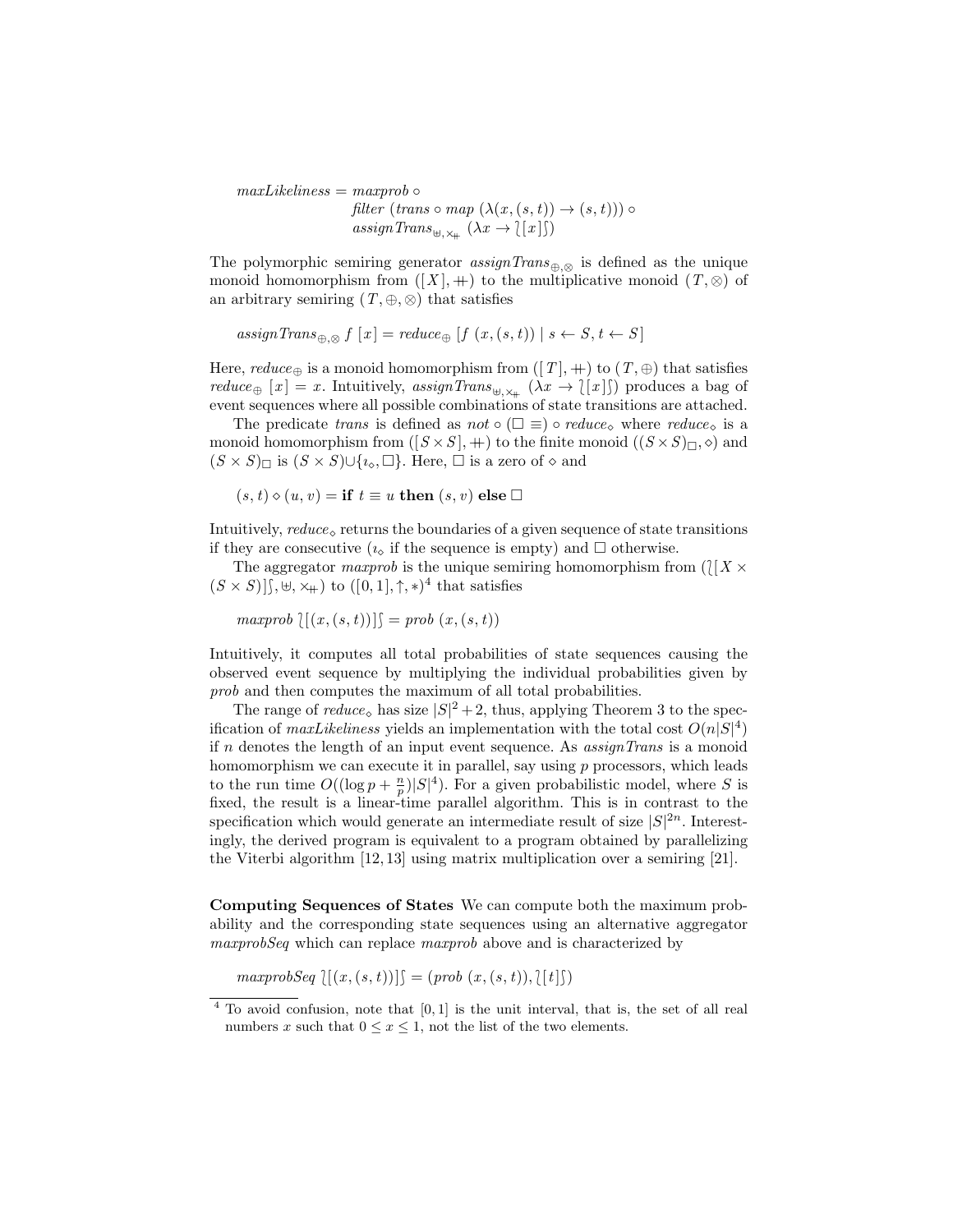The result is an element in the semiring  $([0,1] \times [S])$ ,  $\uparrow', \ast')$  where the identities of  $\uparrow'$  and  $\downarrow'$  are  $(0, 2)$  and  $(1, 2]$ . respectively, and the semiring operations are of  $\uparrow'$  and  $\ast'$  are  $(0, \{\})$  and  $(1, \{\text{]} \})$ , respectively, and the semiring operations are defined as follows:

 $(a, x) \uparrow' (b, y) = \textbf{if } a > b \textbf{ then } (a, x) \textbf{ else if } a < b \textbf{ then } (b, y) \textbf{ else } (a, x \uplus y)$  $(a, x) * (b, y) = (a * b, x \times_{\mathbb{H}} y)$ 

The bag in the second component of the result contains all most likely sequences. In practice, we may use non-deterministic choice to compute one of them, though operators with non-deterministic choice do not satisfy the semiring laws, so the specification and the implementation might pick different results.

#### 6.2 Incremental Refinement

By using Theorem 2 multiple times, it is possible to implement specifications with multiple filters, not only one.

For example, we can compute the most likely sequence of hidden states satisfying certain conditions, such as "state  $s$  is used exactly five times," or "state t does not appear anywhere after state  $s$ ." Our framework guarantees an efficient implementation also for these restricted problems if the conditions can be defined by a homomorphic predicate.

For the first condition we use the monoid homomorphism  $count_w$  p into  $(M_w, +_w)$  characterized by *count<sub>w</sub>*  $p[x] =$  **if**  $p[x]$  then 1 else 0. It computes the number of list elements that satisfy the given predicate  $p$ . Based on  $count_w$  we can define the predicate fixedTimes which only allows sequences of states that contain a given state  $s$  exactly  $w$  times:

$$
fixedTimes \ s \ w = (w \equiv) \circ count_w \ (\lambda(x, (t, u)) \rightarrow s \equiv u)
$$

To check the second condition whether a state  $t$  occurs anywhere after a state s we can define a monoid homomorphism after s t into  $((Bool \times Bool)_{\square}, \star)$  that returns a pair of Booleans that indicate whether the argument list contains the states s and t, or  $\Box$  if t occurs anywhere after s.<sup>5</sup> Here, *after* is characterized by

after s t  $[(x,(u,v))] = (s \equiv v, t \equiv v),$ 

 $□$  is a zero of  $\star$  and  $(s_1, t_1) \star (s_2, t_2) =$  if  $s_1 \wedge t_2$  then  $□$  else  $(s_1 | s_2, t_1 | t_2)$ . Based on after we can express a test which only allows sequences of states that do not contain a given state t after s as not  $\circ$  ( $\Box \equiv$ )  $\circ$  after s t.

Since both homomorphisms have finite ranges, we can get linear-time parallel algorithms for the restricted problems. We can even combine both predicates or add similar conditions such as "state  $s$  is used more than  $k$  times," or "state  $s$ is used at most k times" and still get an efficient parallel implementation.

In general, the most difficult task for programmers specifying GTA algorithms is the design of predicates for filtering, while basic generators and aggregators can be reused for many problems. To guarantee the efficiency of programs

 $^{5}$   $(Bool \times Bool)_{\square} = (Bool \times Bool) \cup {\square}$  and  $i_{\star} = (False, False)$ .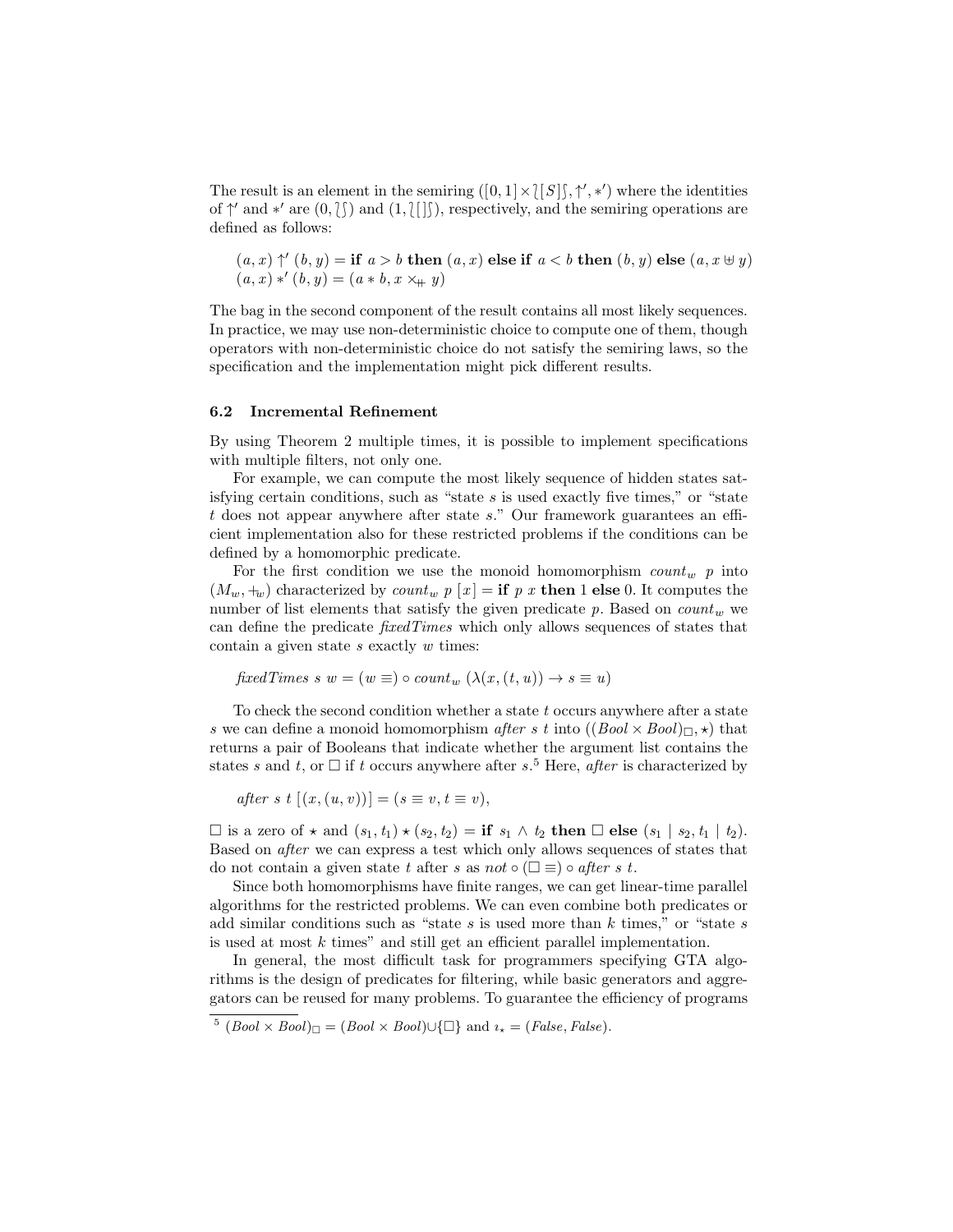derived by our calculation theorems, a user has to design a predicate based on a finite monoid. One approach to design such a predicate is to use a regular expression or monadic second order logic expression [25], relying on the fact that a finite monoid can be derived from a finite automaton. For example, an additional condition "we cannot choose items K and J at the same time" to the knapsack problem can be specified by a regular expression  $(. * K. * J. * L * K. *)$  composed with the negation function not.

# 7 Related Work

The research on parallelization via derivation of list homomorphisms has gained great interest [5, 11, 22]. The main approaches include the third homomorphism theorem based method  $[10, 20]$ , function composition based method  $[4, 7, 14]$ , and matrix multiplication based method [21]. Our work is a continued effort in this direction, giving a new approach based on semiring homomorphisms, which is in sharp contrast to the existing work based on monoid homomorphisms. By introducing bags of lists as well as semirings and the GTA form, our method eases defining effectively-parallelizable specifications for practical problems such as the knapsack problem, the discussed statistical problems, and querying problems, because the GTA form with bag of lists is a natural form of specifications for these combinatorial problems. Basically, specifications of these problems are too complex to be handled by the mentioned previous approaches. The previous work cannot directly help users to solve these problems, because it requires users to make parallelizable sequential specifications that are almost equivalent to the efficient programs our proposed method derives. However, previous approaches are still useful to build a parallelizable GTA specification which requires its components (generators and predicates) to be parallel programs.

There has been a lot of work about using MapReduce to parallelize various kinds of problems [17]. Some formal work has been devoted to the study of a computation model of MapReduce (compared to the PRAM model of computation) [16]. However, little work has been done on systematic construction of MapReduce programs. We tackle this problem via semiring homomorphisms.

Our shortcut fusion theorem for semiring fusion is much related to the known shortcut deforestation [8, 23] which is based on a free theorem [26] and is practically useful for optimization of sequential programs. Different from the traditional shortcut deforestation focusing on the data constructors of the intermediate data structure that are passed from one function to another, our shortcut fusion focuses on the semiring operations in the intermediate data structure. It is this semiring structure that allows for flexible rearrangement of computation for efficient parallel execution.

Goodman [9] extended the CYK parsing algorithm by substituting various semirings for the Boolean semiring, so that one can reuse the algorithm for various computations such as counting the number of parsings, computing the probability of generating the given string, and finding the best k-parsing. We can reuse his semirings in our GTA form for computing similar variations.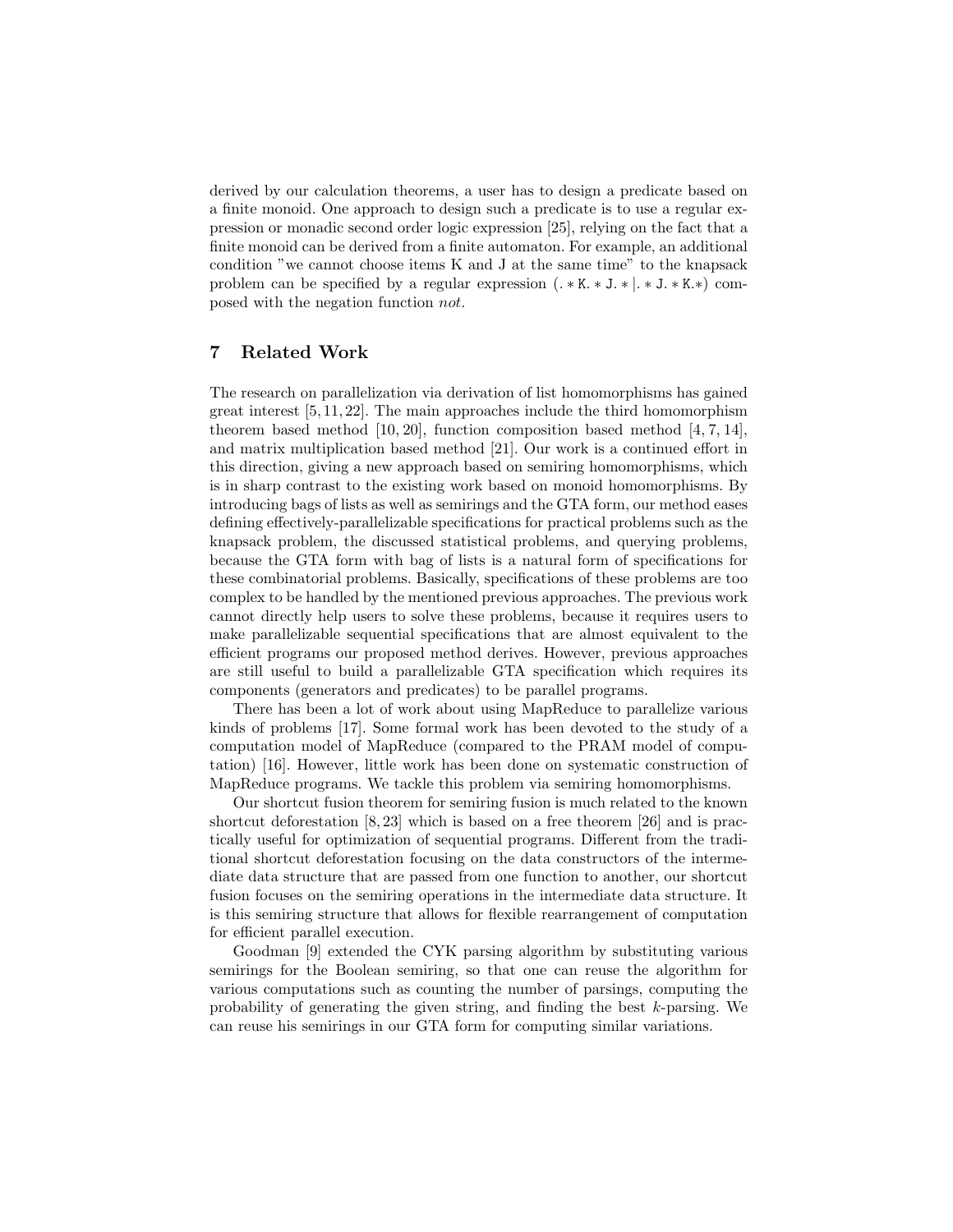# 8 Conclusion

We propose a calculation-based framework for the systematic development of efficient MapReduce programs in the form of GTA algorithms. The core of the framework consists of two calculation theorems for semiring fusion and filter embedding. Semiring fusion connects a specification in GTA form and an efficient implementation by a free theorem, while filter embedding transforms the composition of a semiring homomorphism and a test into another semiring homomorphism which enables incremental development of parallel algorithms. Our approach allows to develop efficient parallel algorithms by combining simpler homomorphisms (for generation, testing, and aggregation) into more complex ones, which is easier than defining the efficient parallel algorithms directly. In contrast to existing approaches, our theorems allow to modify an efficient algorithm by adding homomorphic filters in the "naive world" which is easier than modifying it in the "efficient world". Our new framework is not only theoretically interesting, but also practically significant in solving nontrivial problems.

For example, we have shown how to derive an efficient parallel implementation of a known statistics problem and found that it is equivalent to an existing algorithm for the same problem. This result shows that our approach generalizes existing techniques and provides a common framework to express them. We expect that our approach can be applied to typical "big-data" problems, like finding patterns in historical financial data, and plan to investigate such applications as future work.

Moreover, we plan to implement the developed programming theory as a domain specific language or a library, for example upon Hadoop [27], so that typical MapReduce problems can be tackled using our GTA approach. Our theorems can be easily mechanized because of their simple calculational form.

### References

- 1. Bird, R.: An introduction to the theory of lists. In: Broy, M. (ed.) Logic of Programming and Calculi of Discrete Design. pp. 5–42. Springer-Verlag (1987)
- 2. Bird, R.: Introduction to Functional Programming using Haskell. Prentice Hall (1998)
- 3. Bird, R., de Moor, O.: Algebras of Programming. Prentice Hall (1996)
- 4. Chin, W.N., Khoo, S.C., Hu, Z., Takeichi, M.: Deriving parallel codes via invariants. In: Static Analysis, 7th International Symposium, SAS 2000. LNCS, vol. 1824, pp. 75–94. Springer (2000)
- 5. Cole, M.: Parallel programming with list homomorphisms. Parallel Processing Letters 5(2), 191–203 (1995)
- 6. Dean, J., Ghemawat, S.: Mapreduce: simplified data processing on large clusters. Communications of the ACM 51, 107–113 (2008)
- 7. Fisher, A.L., Ghuloum, A.M.: Parallelizing complex scans and reductions. In: Proceedings of the ACM SIGPLAN 1994 conference on Programming language design and implementation (PLDI '94). pp. 135–146. ACM (1994)
- 8. Gill, A., Launchbury, J., Peyton Jones, S.L.: A short cut to deforestation. In: Conference on Functional Programming Languages and Computer Architecture. pp. 223–232 (1993)